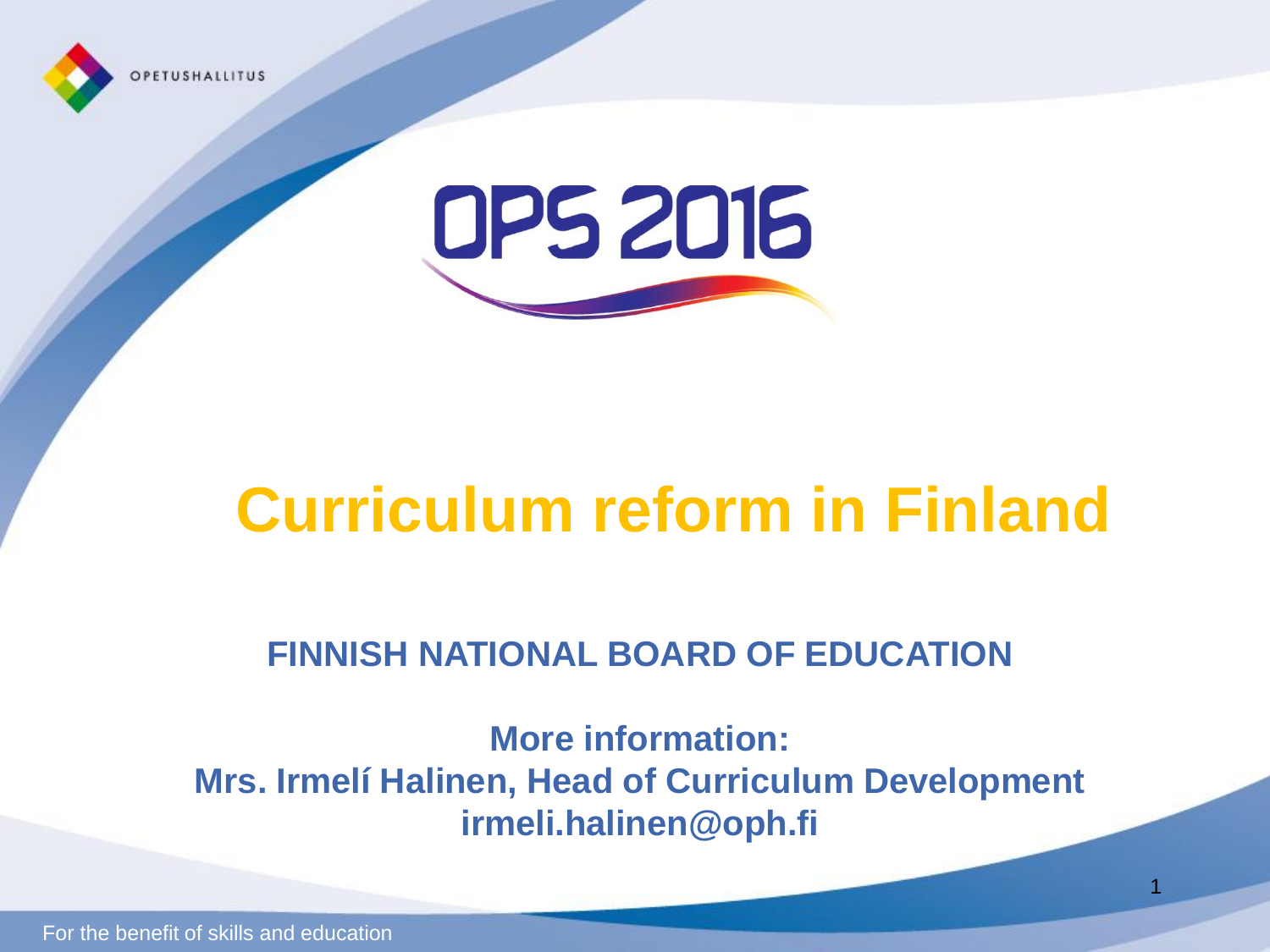

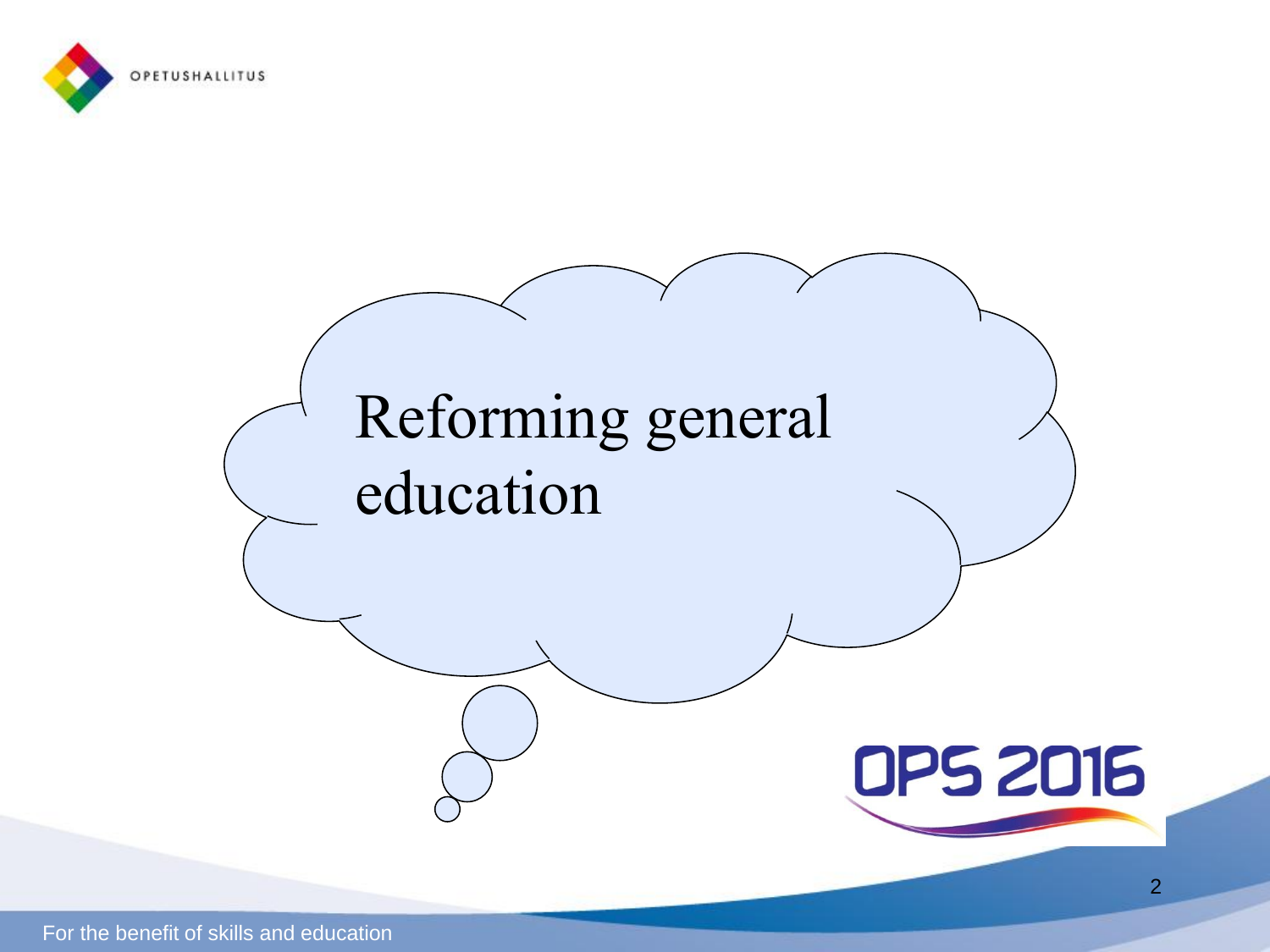

#### **Reform of general education**

- The entire general education system is due for reform in terms of objectives, lesson-hour distribution, the National Core Curricula and local curricula.
- The transfer of early childhood education and care into the administrative sector of the Ministry of Education and Culture needs to be taken into account.
- The work will be carried out as a whole between 2012 and 2016/2017.
- Several core curriculum documents will be drawn up concurrently.
- Each process of drawing up a core curriculum document involves broad-based co-operation with education experts and various stakeholders, as well as support for local curriculum development efforts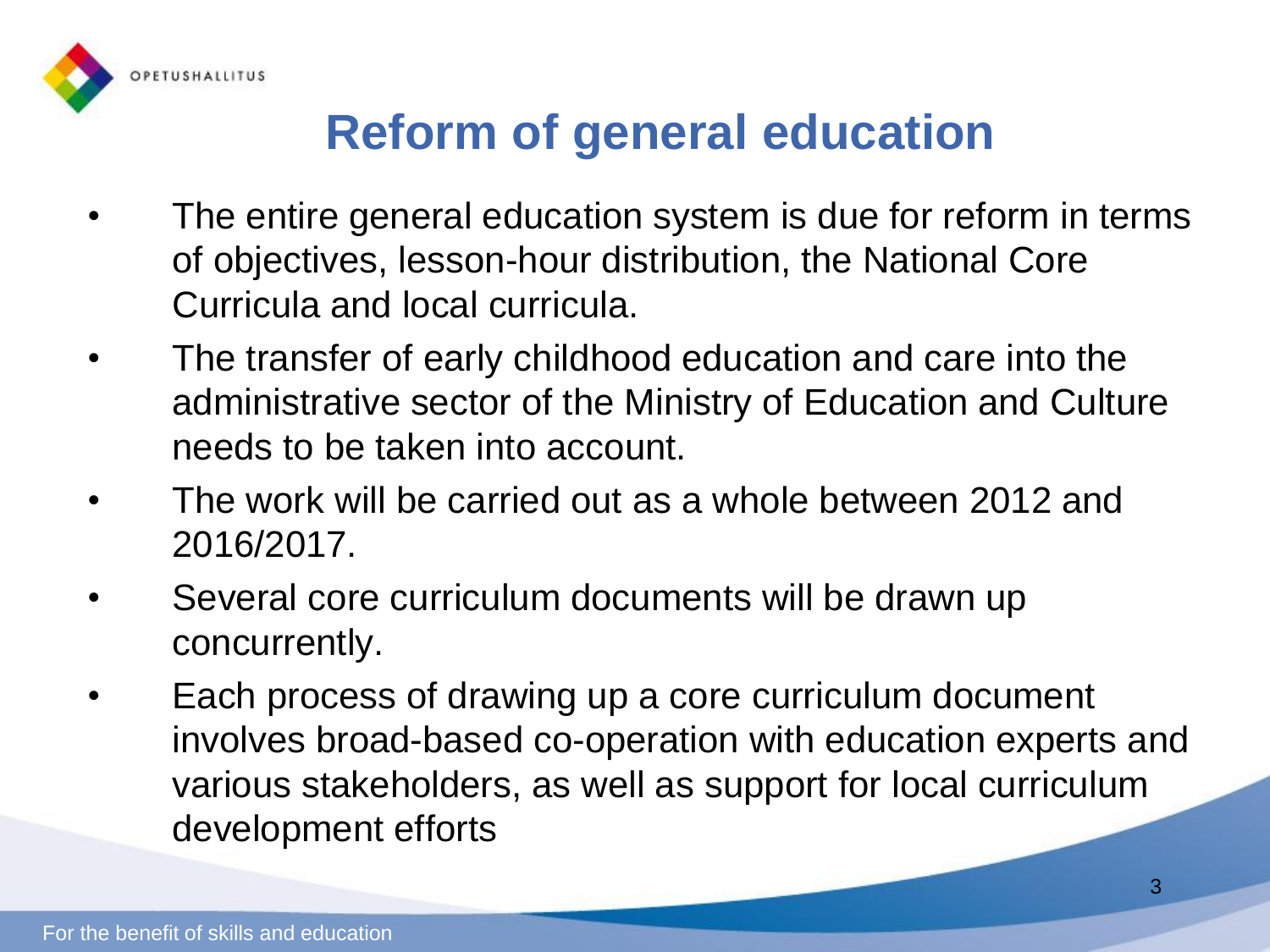

#### **General education reform: Curriculum development work 2012–2017**

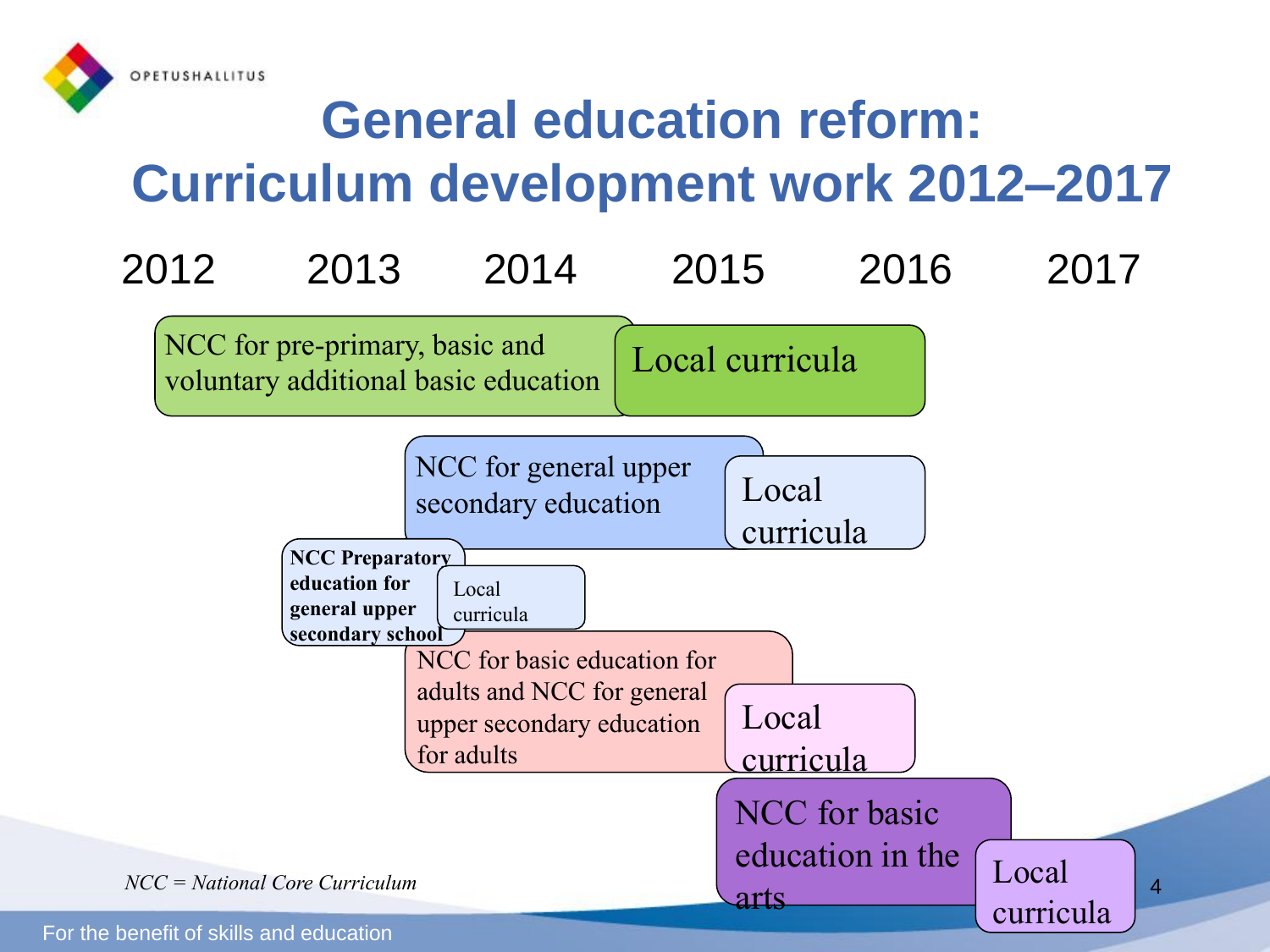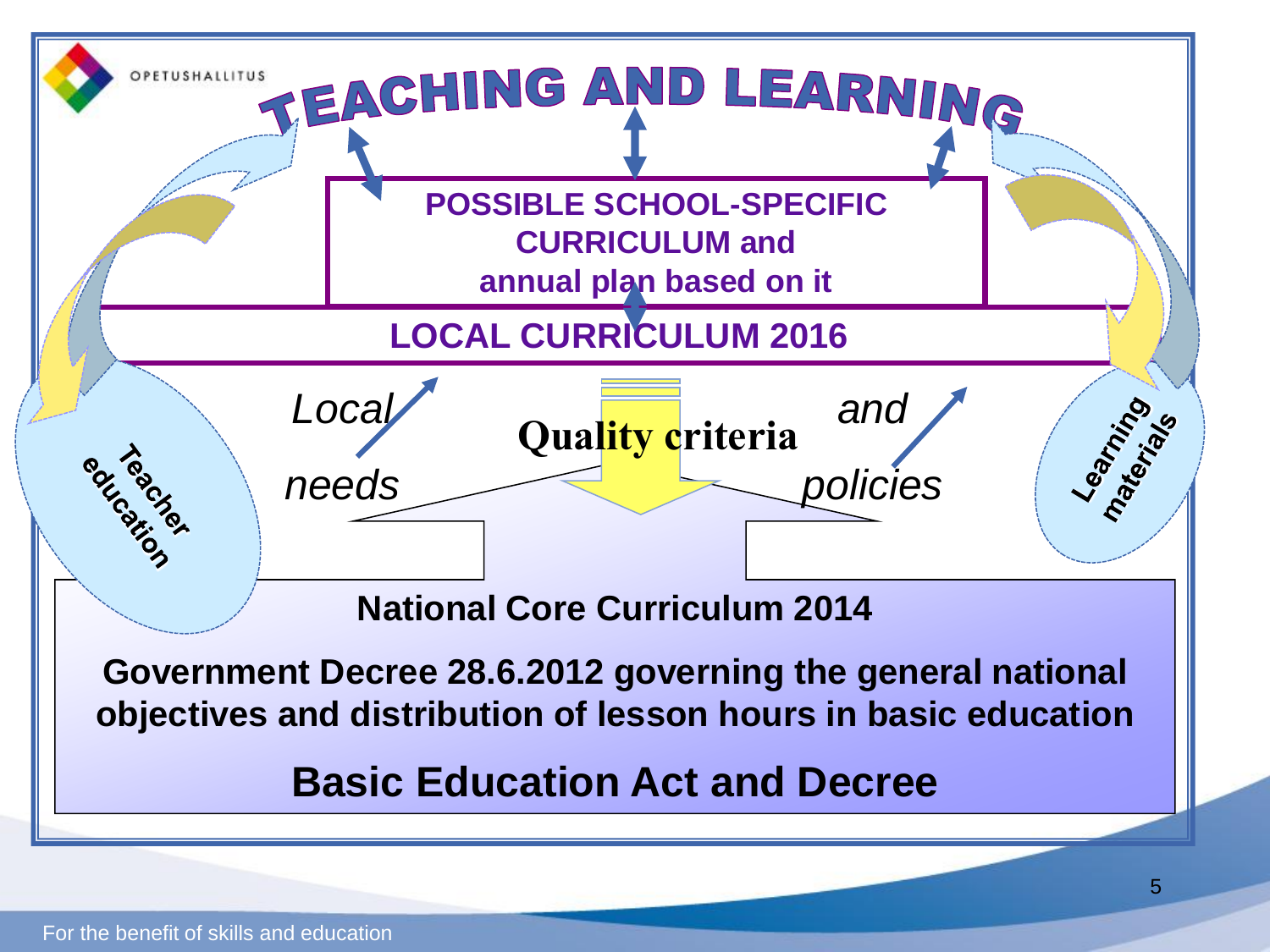

#### Accountabilities within the curriculum process

| School level                                            | · Pedagogical leadership<br>. Goals leading the<br>development of the<br>school culture<br>• Realization of the school-<br>based curriculum                                                    |
|---------------------------------------------------------|------------------------------------------------------------------------------------------------------------------------------------------------------------------------------------------------|
| <b>Education provider</b><br>level<br>(Local authority) | • Strategic leadership and<br>management<br>• Decisions on the local<br>curriculum<br>· Organization, resourcing,<br>monitoring and<br>development of local efforts                            |
| <b>National level</b>                                   | • National Core Curriculum<br><b>Education Acts and Decrees,</b><br><b>Government Decrees</b><br><b>Education policy guidelines</b><br>• Development Plan for<br><b>Education and Research</b> |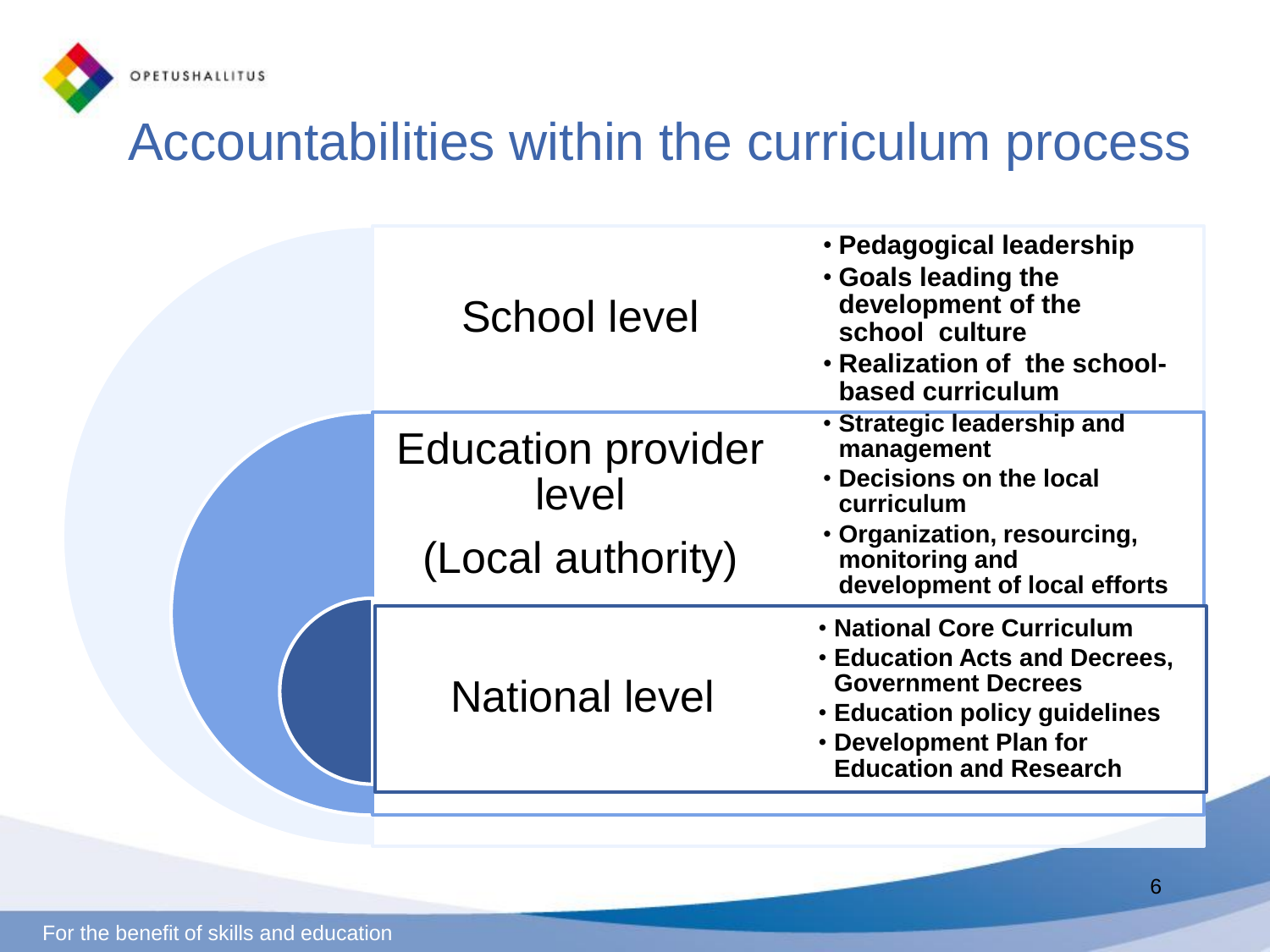

#### **Curriculum process is important**

- Reform of the National Core Curricula and local curricula provides an opportunity - a common framework, time and structures - to discuss the changes taking place in today's world and to develop schools and teaching
- Education both builds our future and addresses future challenges
- Change requires strong leadership and a great deal of shared thinking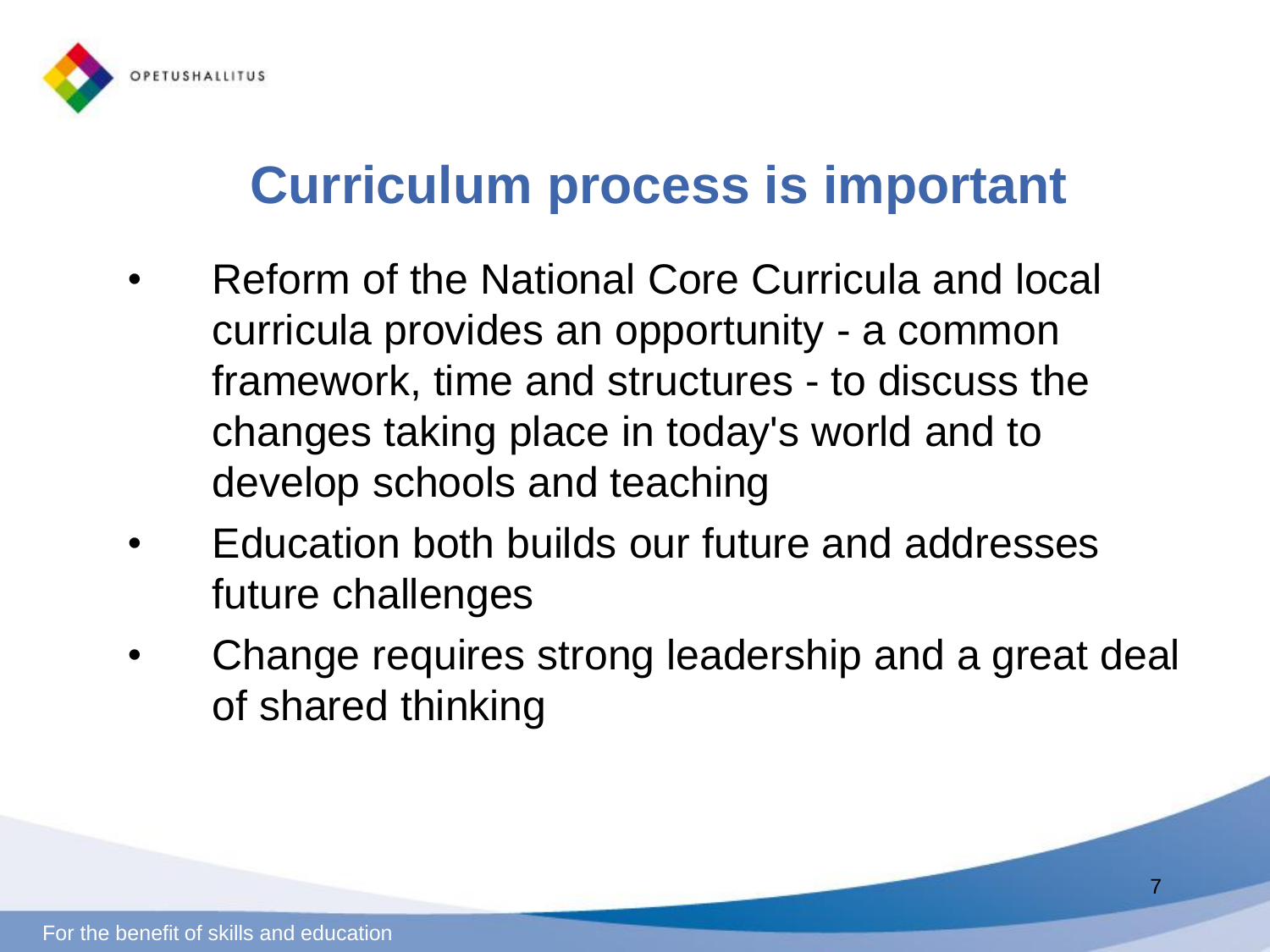

### **Key questions of the reform**

- What will education mean in the future? What types of competencies will be needed? What kind of practices would best produce the desired education and learning? **VISION**
- How will change be realised in municipal and school cultures and in every lesson? Significance of personal vision and will. **ACTION**
- What kind of skills will teachers and other school staff require to be able to work so as to promote education and learning for the future? **TEACHER EDUCATION**
- How do the national core curricula and local curricula guide and support the work of teachers and the school community? **STANDARDS**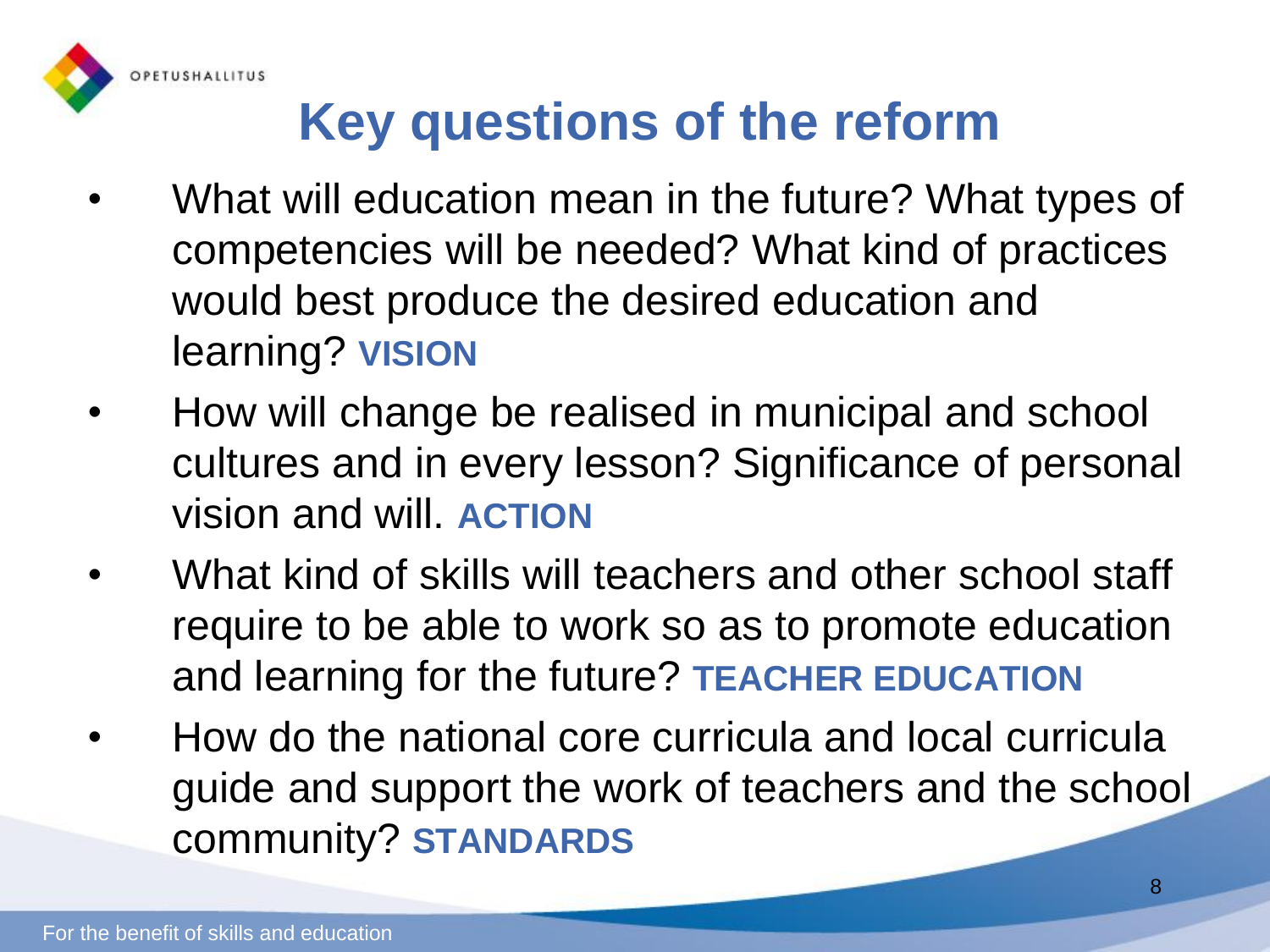

- **Knowledge-based**
- **Standards-based Shared vision**
- **Future-oriented**
- **Cooperative, interactive Commitment**

Premise for planning the core curricula involves:

- Estimating the changes in the operating environment
- Analysing the current state
- Findings of research, evaluations and development projects
- International material what could we learn from others?
- National policy guidelines

National policy guidelines include:

- Education Act and Decree
- Government decree
- Government Programme and the Development Plan for Education and Research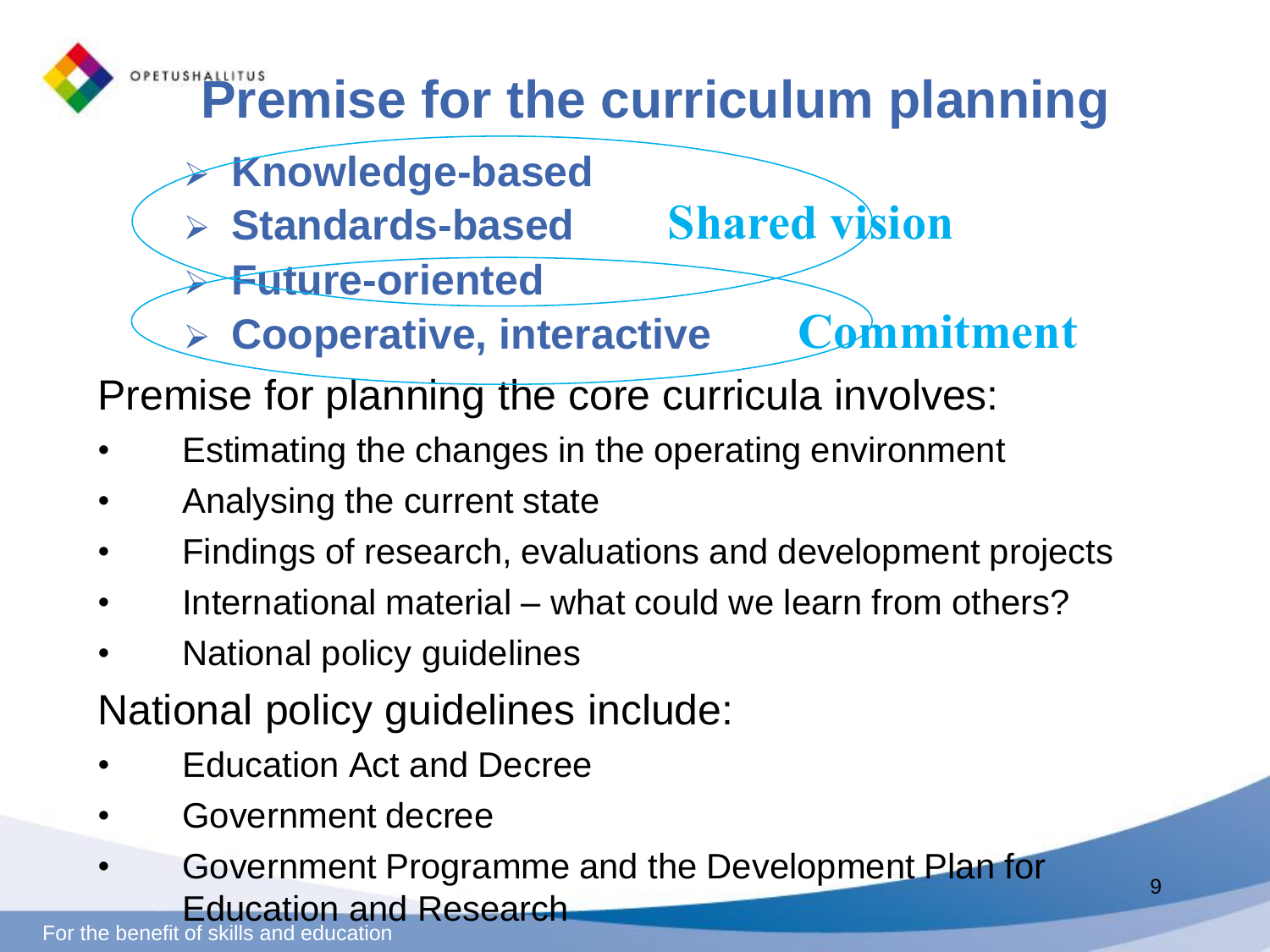

## **Applying the findings of development projects**

Findings of recent national development projects to be utilised in outlining the national core curriculum:

- Intensified and special support (KELPO)
- Pupil and student welfare service structures
- Guidance counselling
- Education provision in hospitals (SAIREKE)
- Supporting the basic education provision for Romani children (ROKU)
- Multiculturalism skills within school communities (MOKU)
- Language teaching (KIELITIVOLI)
- ICT in teaching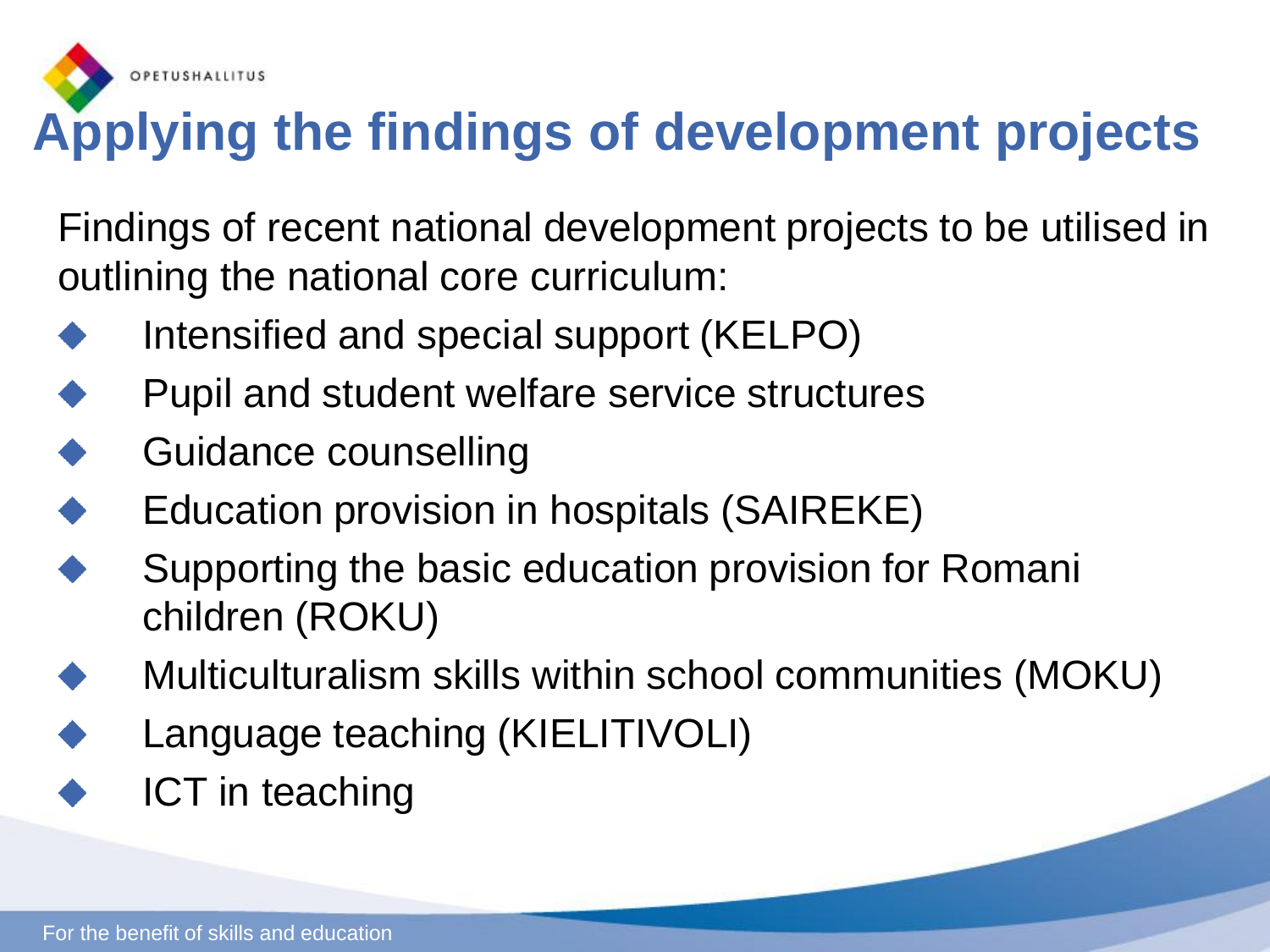

### **Legislative changes and new development tasks to be considered**

- Early Childhood Education Act and the possibility of pre-primary education becoming compulsory
- Pupil and Student Welfare Act and amending the sections on school discipline
- Promoting equality, particularly between men and women
- Entrepreneurship and skills for working life
- Facilitating democracy, empowerment and influence
- Enhancing social skills and good manners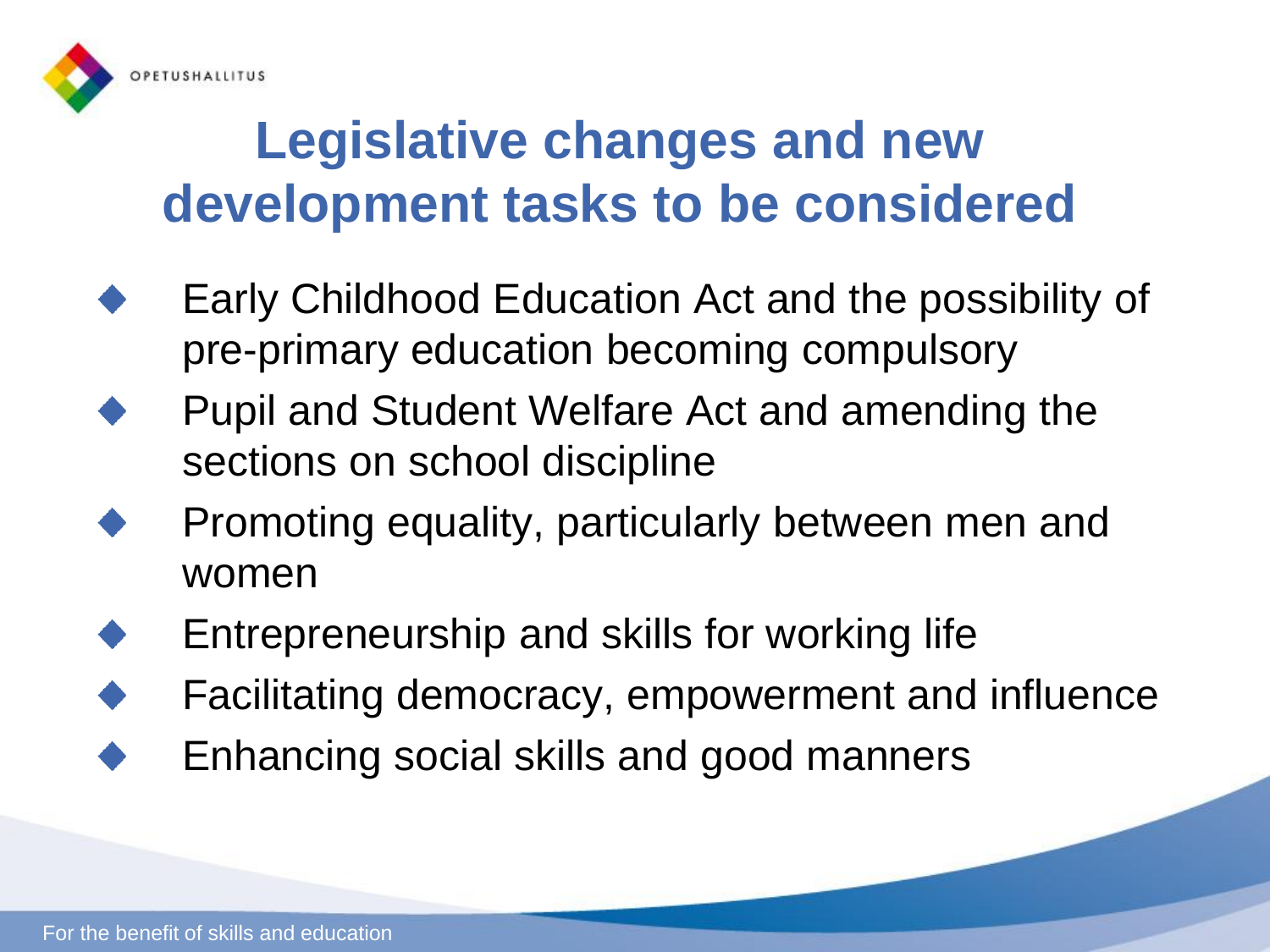

# Outlining the national core curriculum for basic education

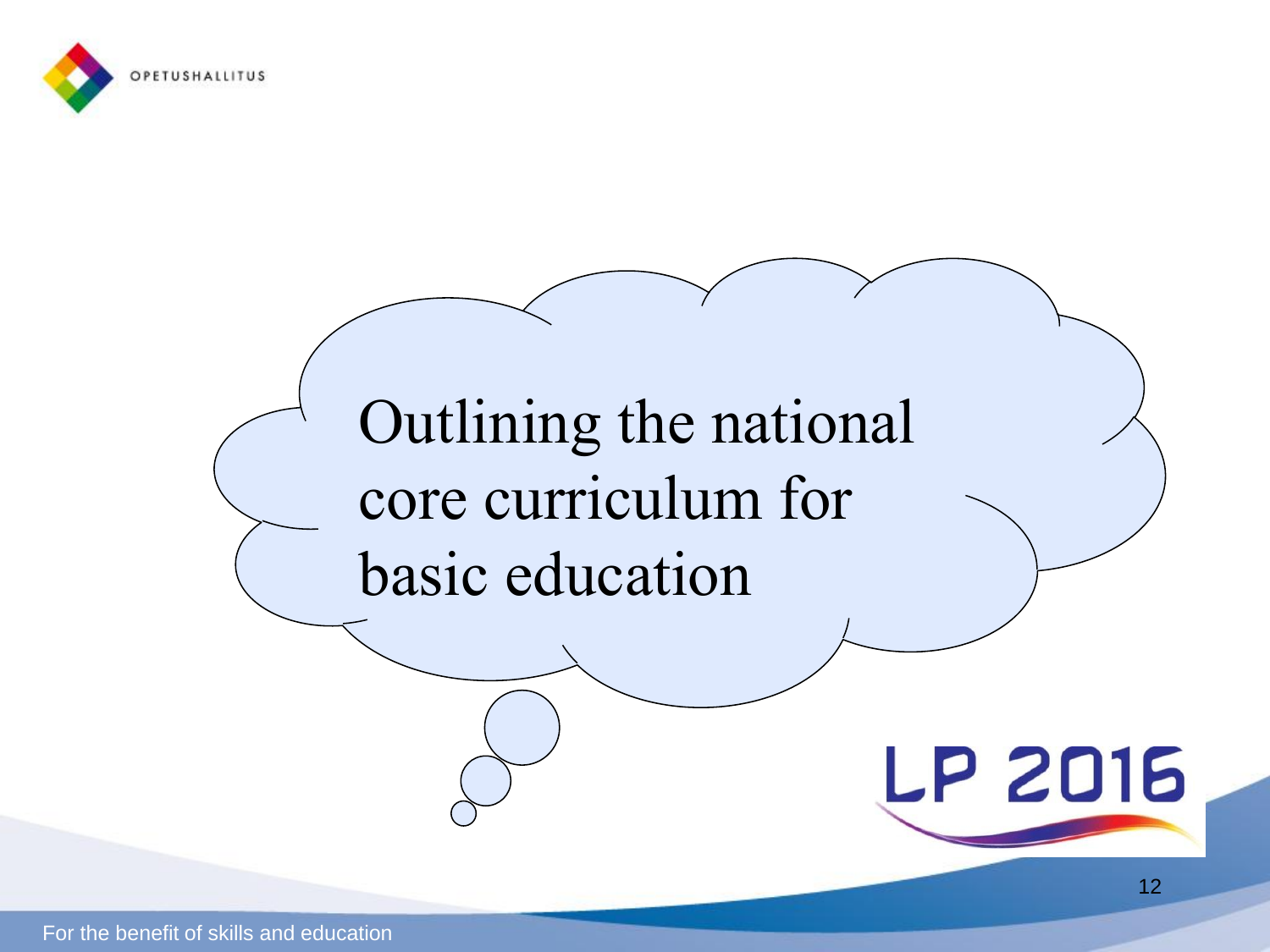

#### **Timetable for curriculum reform (in line with the government decree)**

- The national core curriculum of pre-primary education, basic education and voluntary additional basic education to be outlined by the end of 2014
- Local curricula to be approved by 1 August 2016 for introducing the new curricula at the beginning of the autumn term in 2016 for all grades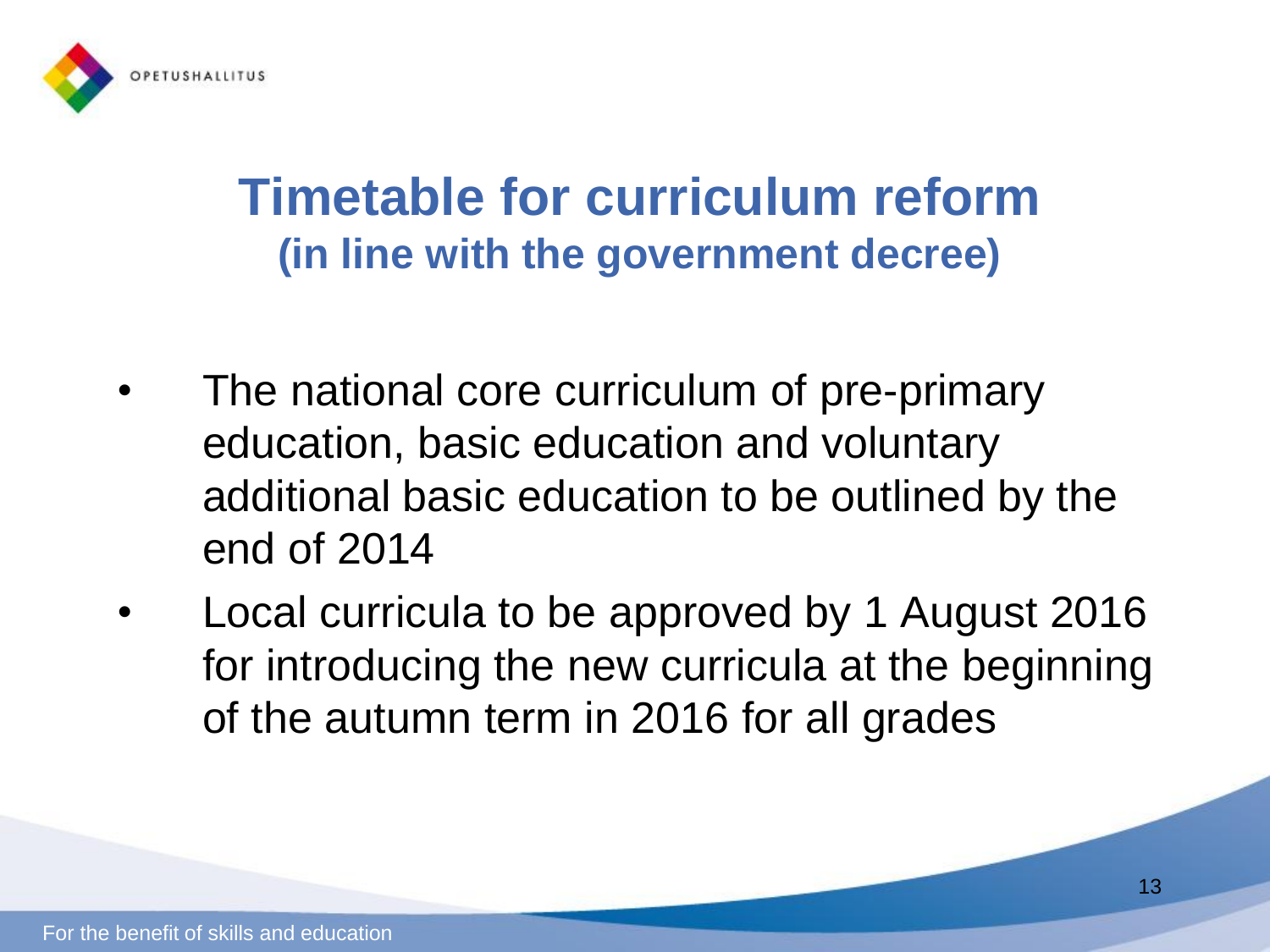

### **Partnership-based and transparent planning process**

- The core curriculum is outlined by multidisciplinary working groups supported by online consultation groups
- Education providers are asked to provide feedback; the National Board of Education website to have open consultations three times during the process
	- **November 2012 - general guidelines**
	- **Early September 2013 - pre-primary education**
	- **April 2014 - basic education and voluntary additional basic education**
- Key stakeholders to provide their **official opinions** on the new national core curriculum **during the autumn of 2014**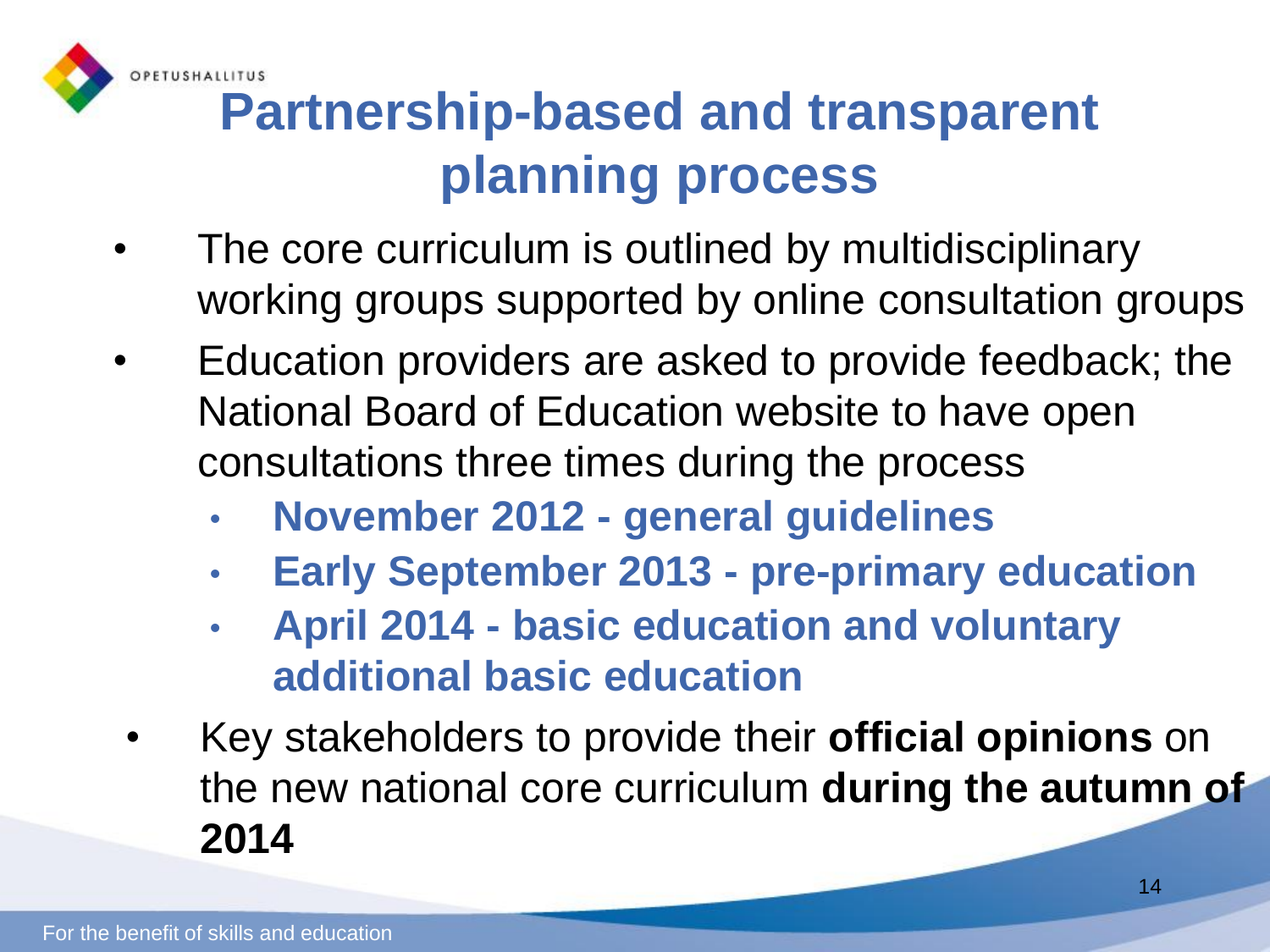

### **Implementing the core curriculum – support for local contributions**

- The core curriculum documents to be provided in electronic and structured form in order to allow them better serve the users and to increase adaptability
- The text is divided into two sections:
	- a concise section about the standards with links to relevant legislation, and
	- a support section for explaining the standards and providing examples of implementation and links for relevant material to support teachers' work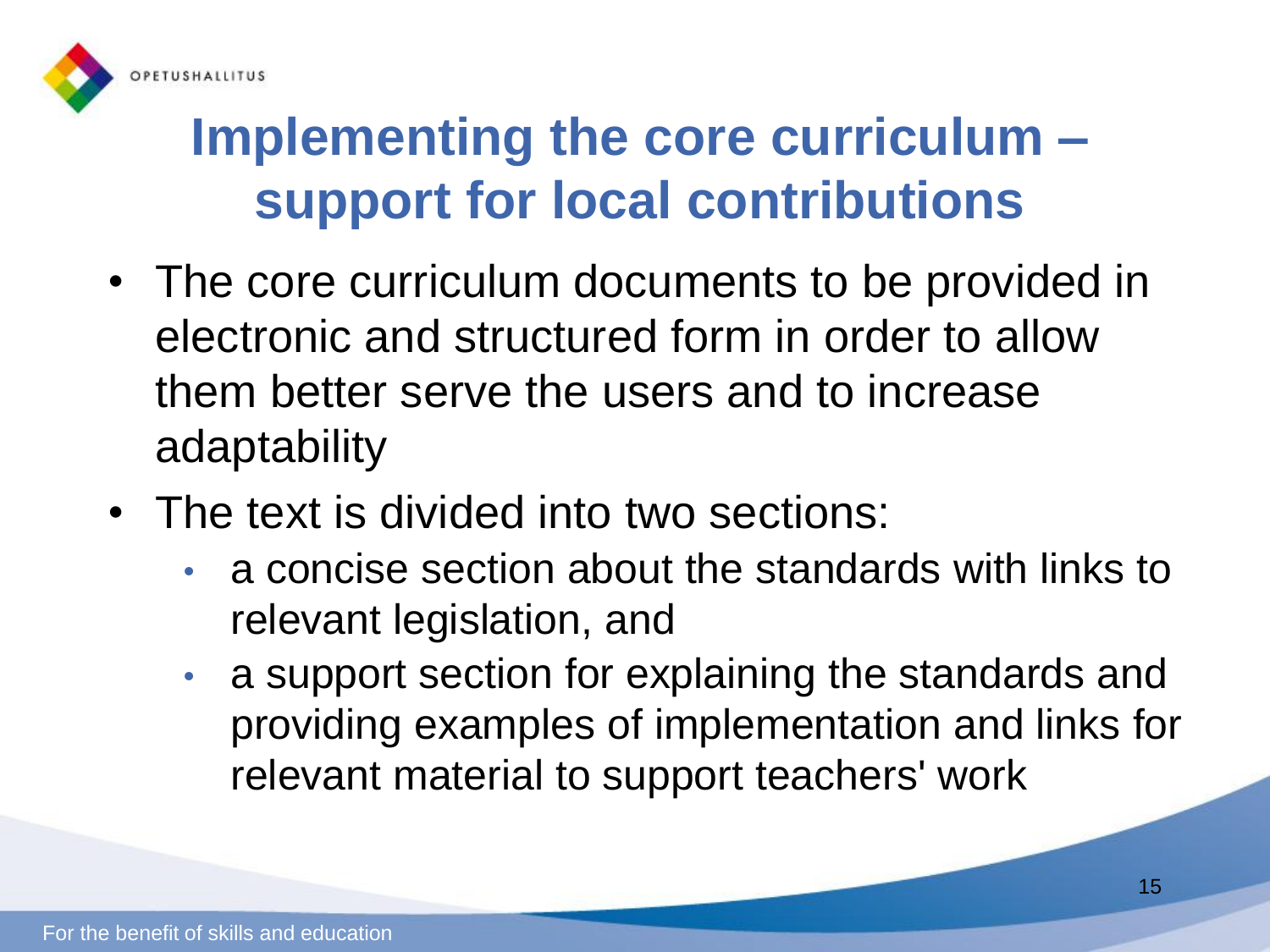

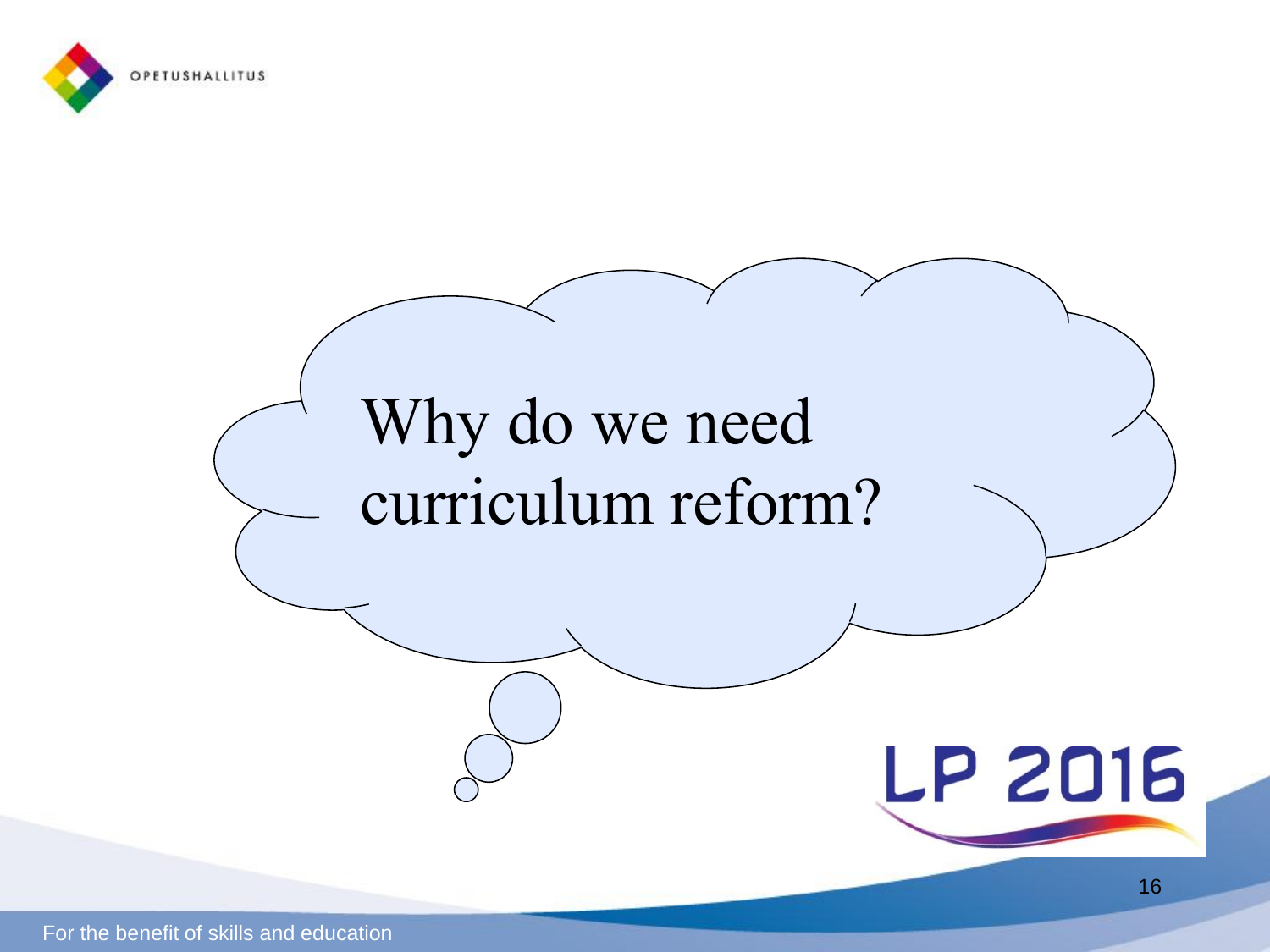

## **Why to reform a well-functioning system?**



The world in which schools operate has undergone major changes since the beginning of the 2000s, increasing the impact of globalisation and the challenges for a sustainable future **WHY?**

Competencies needed in society and working life have changed, requiring skills for building a sustainable future **WHAT?**

Content of teaching, pedagogy and school practices should be reviewed and renewed in relation to the changes in the operating environment and skills **HOW?**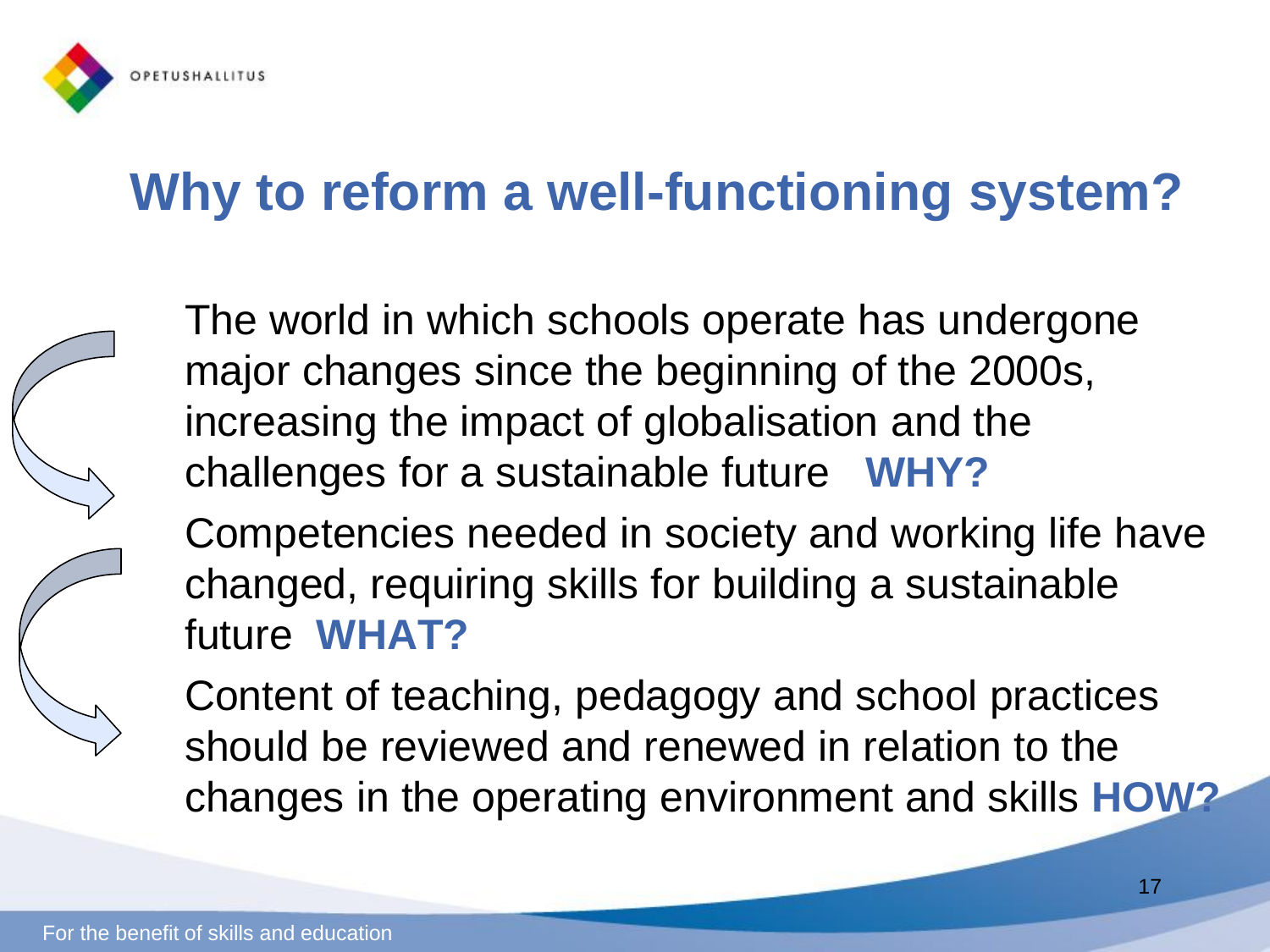

### **The core of change**

- In this world, our doing, knowing and being have changed (Pirjo Ståhle, 2009)
	- **Doing** all important and most influential outcomes are produced by cooperation and networks
	- **Knowing** more and more decentralised both technically and socially
	- **Being** our identity is hard-pressed in a world of constant change and global information flows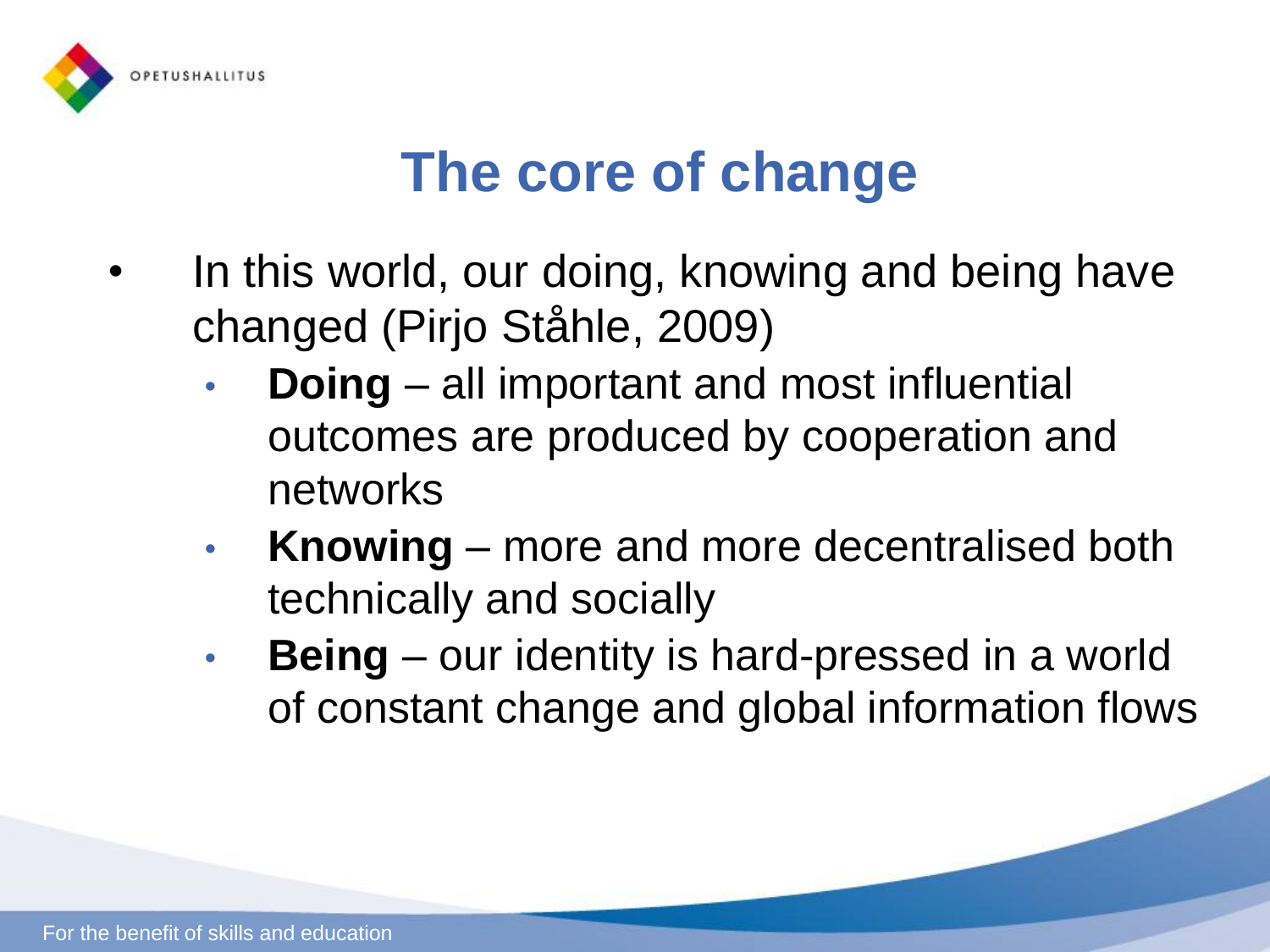

#### **Transformation of society and mental wellbeing**

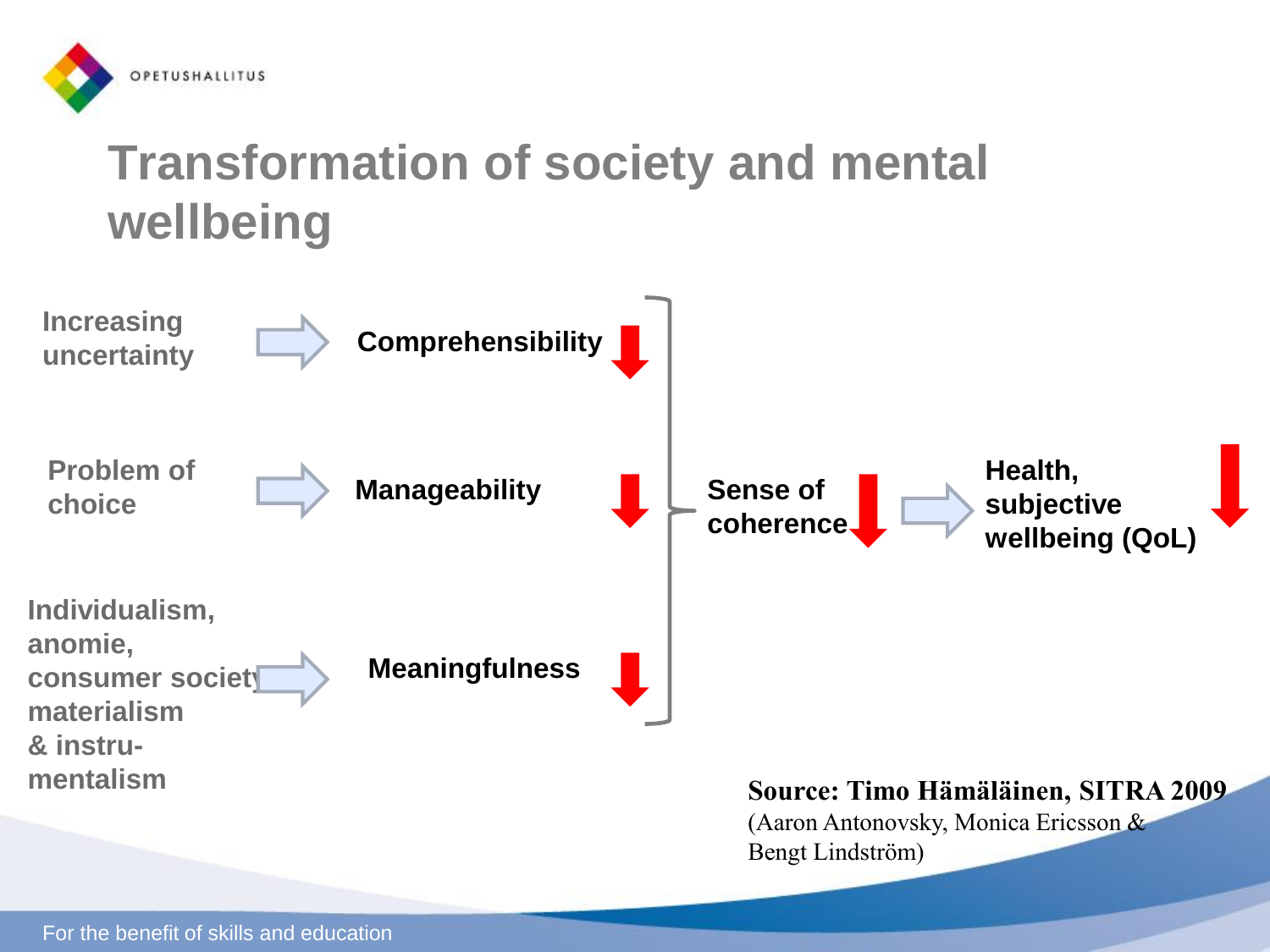

#### **Importance of renewal and prerequisites for success**

- Central role of schools supporting the sense of coherence of their students and taking responsibility for choices and action that shape our future
- Our strengths
	- Clear standards, a well functioning curriculum system
	- Culture of cooperation and trust
	- Competent teachers, high ethical orientation and commitment
- Our challenges
	- School culture
	- Role of students
	- Pedagogics
	- Use of digital learning environments
	- Quality of learning process and results **Exercise 20** 20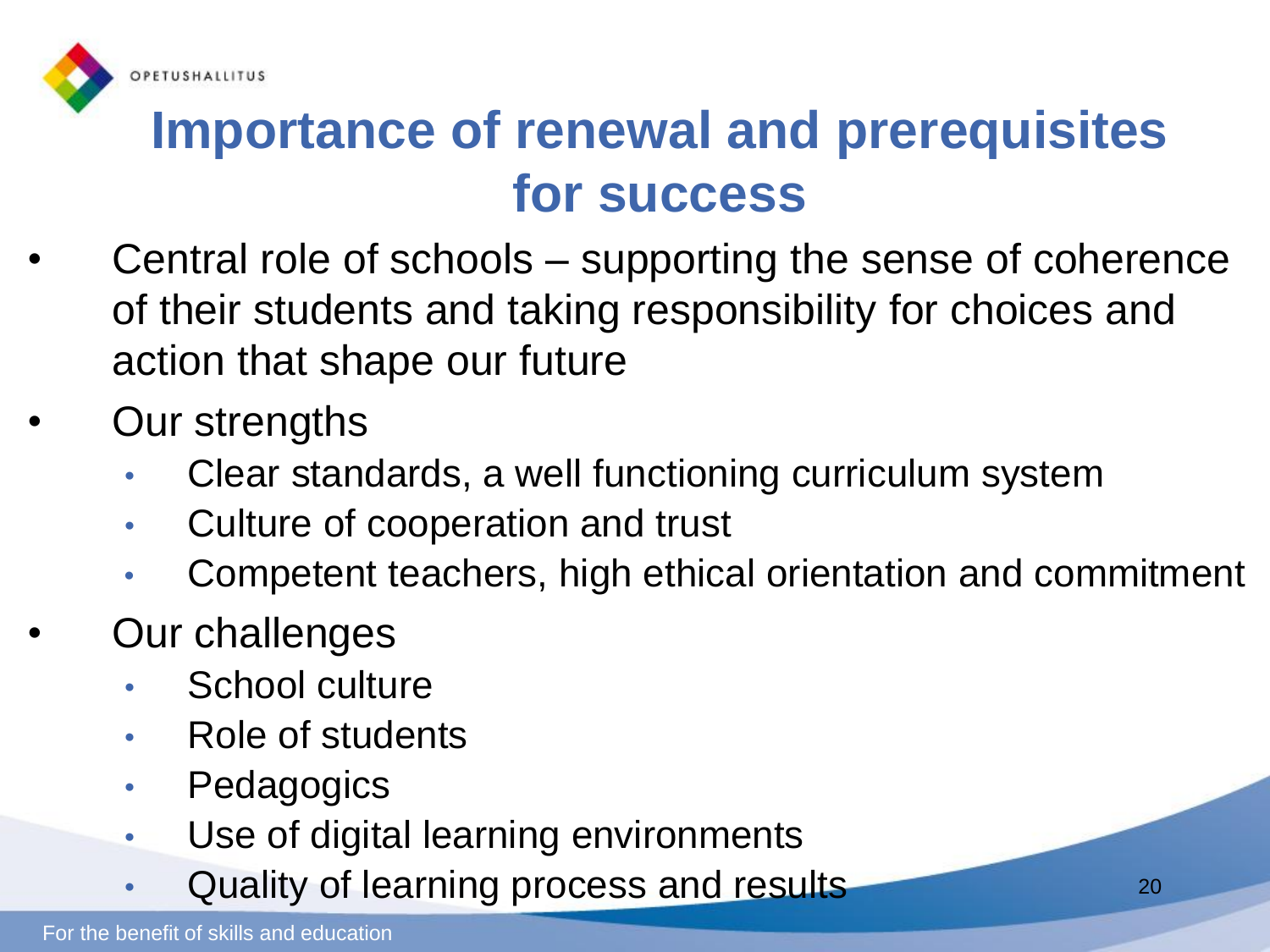

# What will the new basic education look like?



21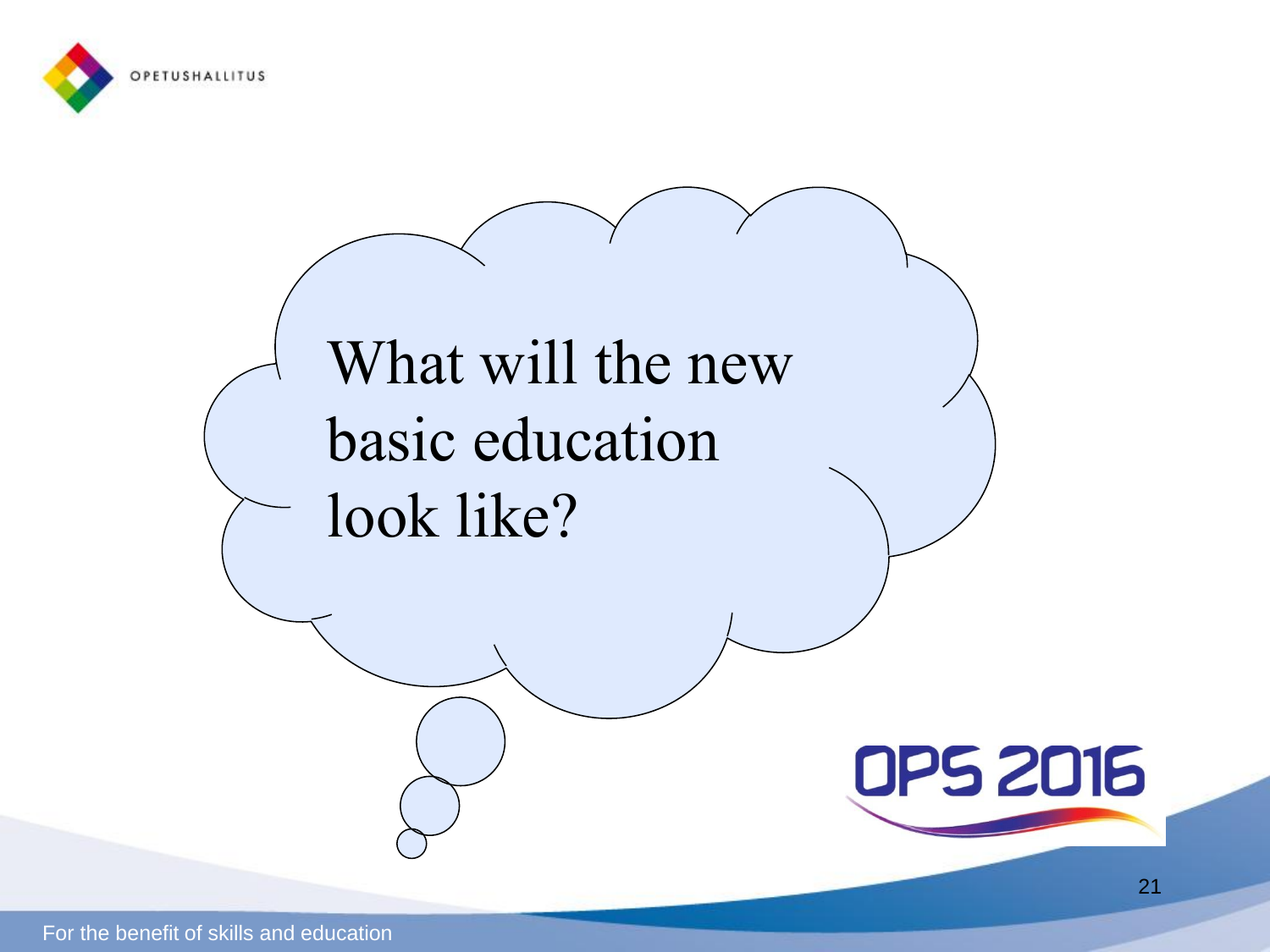

### **Government Decree 422/2012 as a starting point**

- Applies to pre-primary education, basic education, voluntary additional basic education, and adult basic education
- Sections defining main objectives for education: Section 2: Growth towards humanity and responsible citizenship Section 3: Necessary knowledge and skills Section 4: Promoting education, equality and lifelong learning



**More participatory, physically active, creative and linguistically enriched schools and integrated teaching and learning**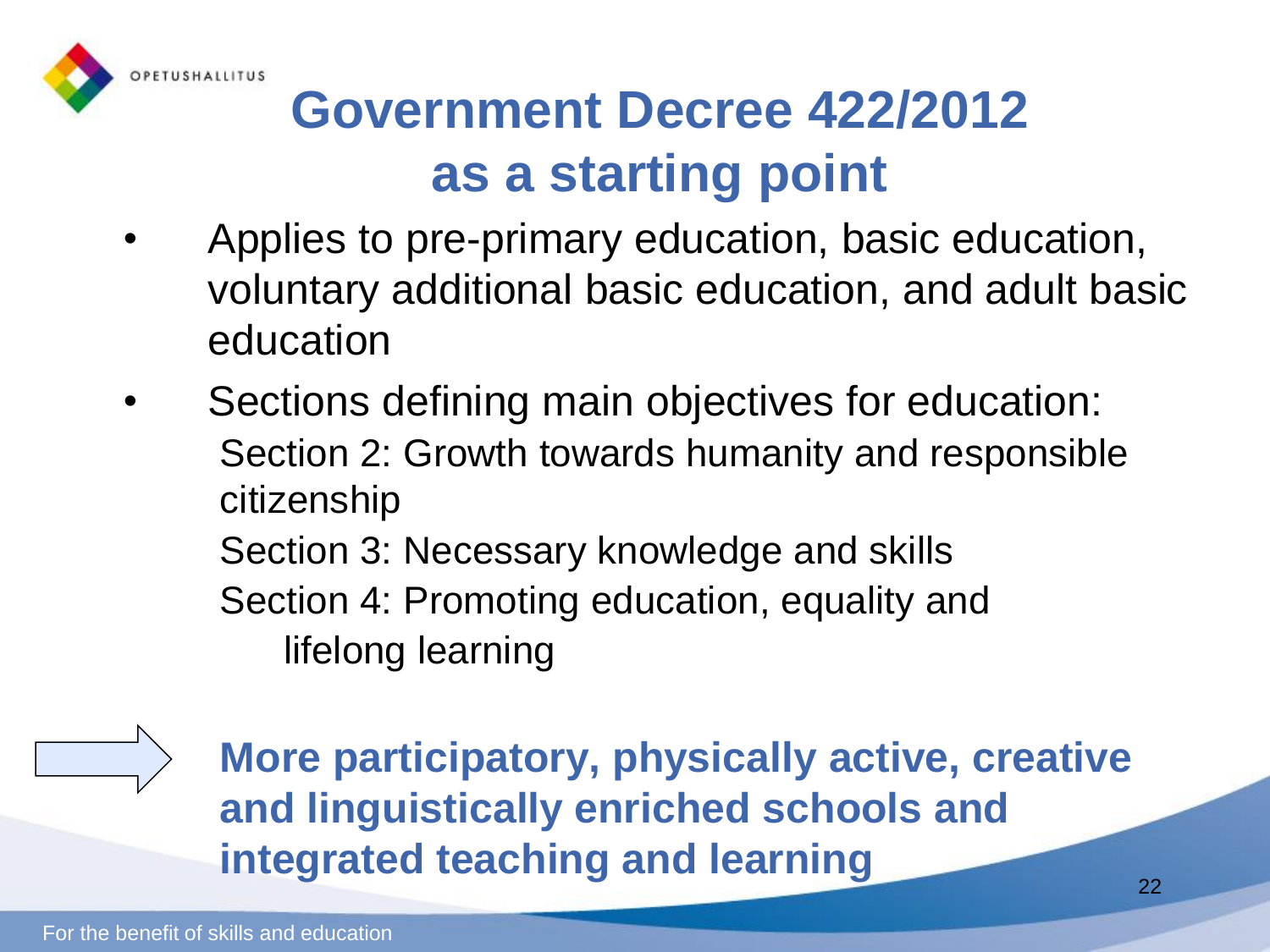

#### **GOVERNMENT Decree 422/2012 as a starting point**

- Pupil's minimum amount of lessons is 222 in grades 1-9
- More lesson hours to
	- Social studies (+2)
	- Physical education (+2)
	- Music and visual arts  $(+1+1)$
	- Integrated environmental studies in grades 1-6, including
		- **Biology**
		- **Geography**
		- Physics
		- Chemistry
		- Health studies
	- More varied language program
		- State supports financially municipalities in providing extra language studies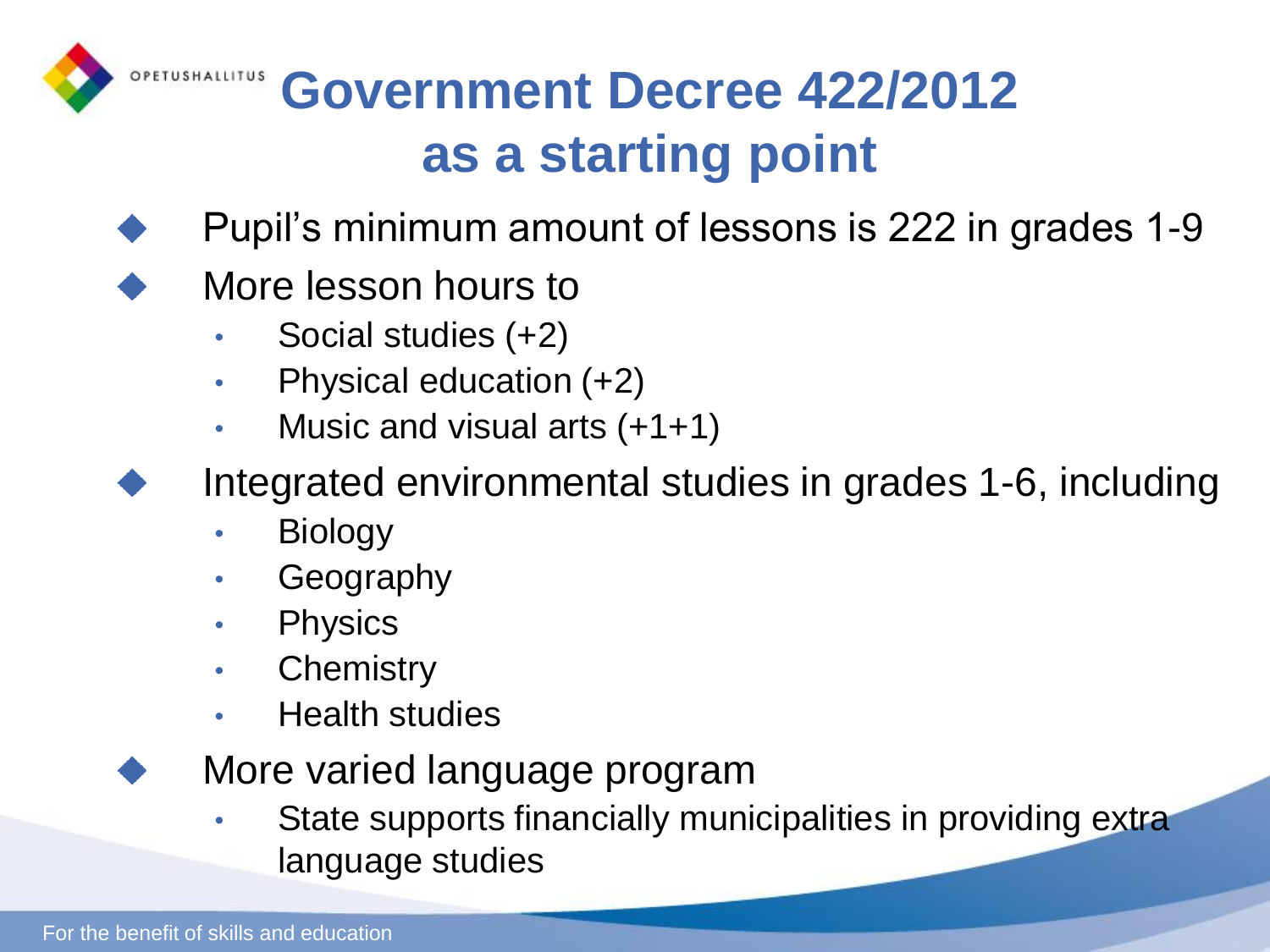

#### **Key objective of the basic education curriculum reform**

#### We will work together to create better opportunities

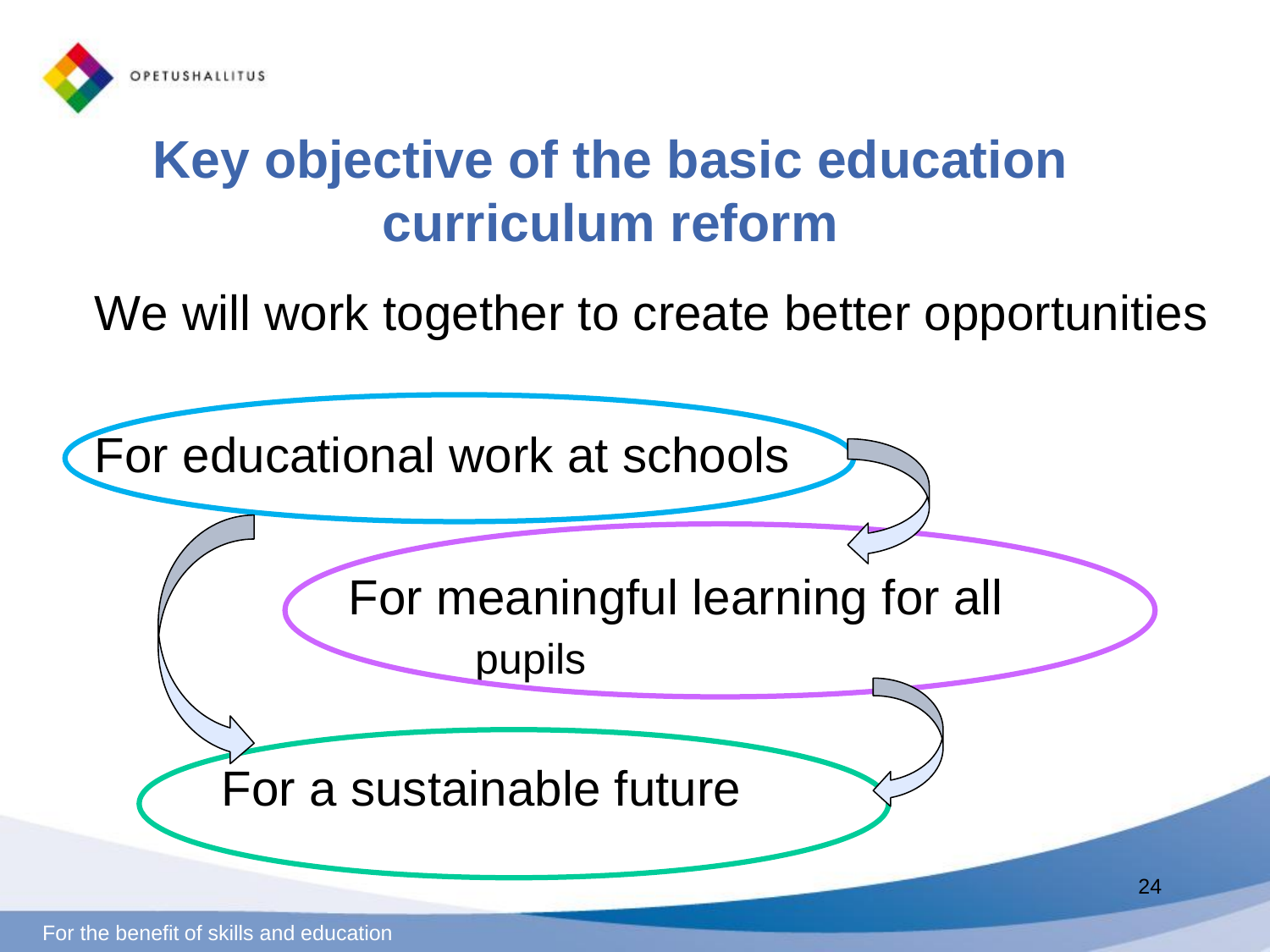

# **Core of the reform**

# Why? What?  $\implies$  How?

#### **The school will be developed both as a growth community and as a learning environment**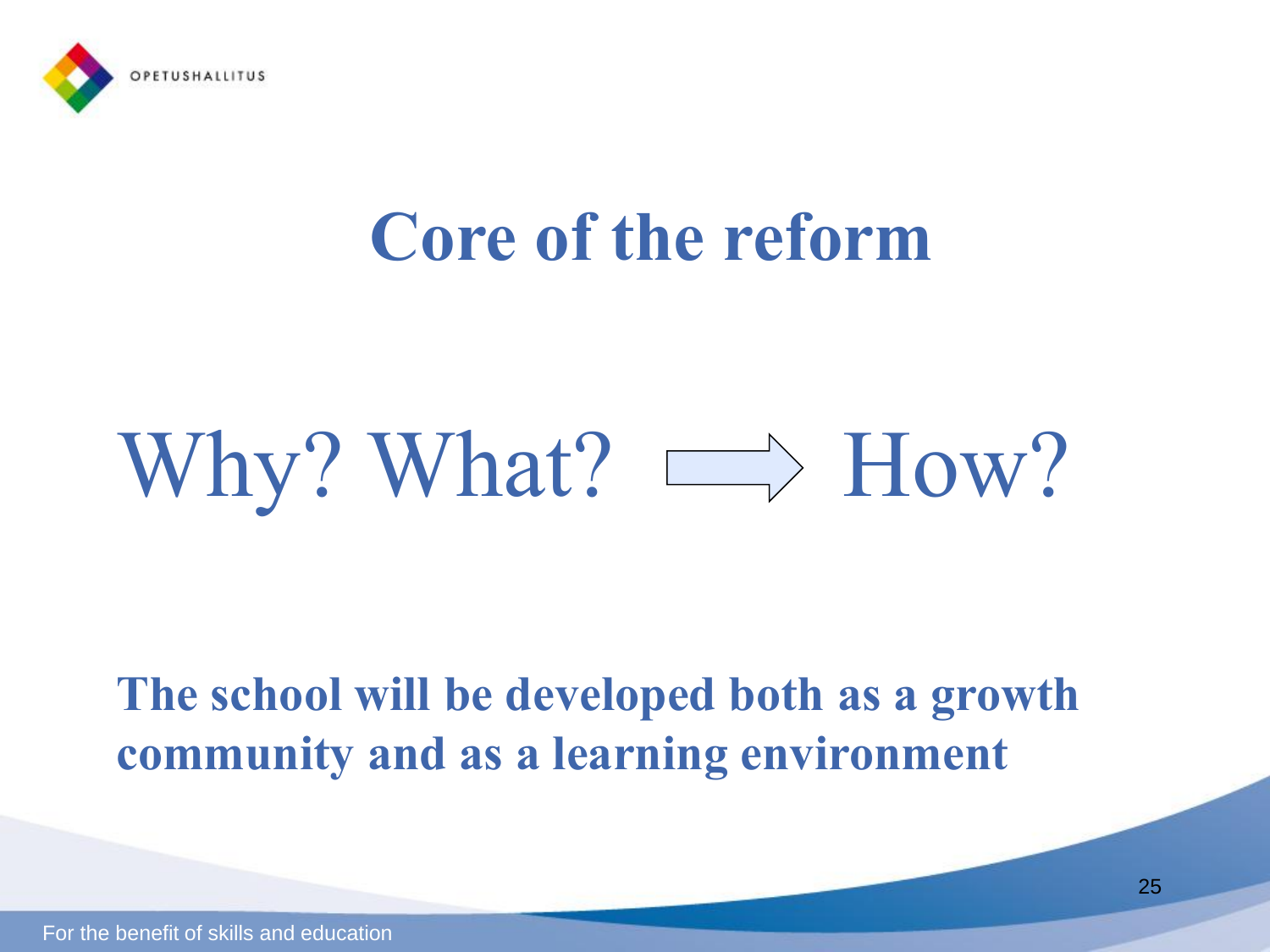

# Why? What?  $\Box$  How?

- If you want to increase curiosity, allow questioning
- If you want to develop problem-solving skills, link school knowledge to real-life problems and encourage pupils to work together to seek solutions
- If you want to increase understanding, combine knowledge and skills from different subjects
- If you want to raise citizens who will develop society, promote inclusiveness and participation, give opportunities to make a difference, and facilitate positive not negative - critical thinking
- If you want to strengthen learners' self-confidence and learning motivation, give constructive and honest feedback. Never humiliate or put down a learner.

#### **IT IS ABOUT DEVELOPING THE ORGANISATIONAL CULTURE AND PEDAGOGICS**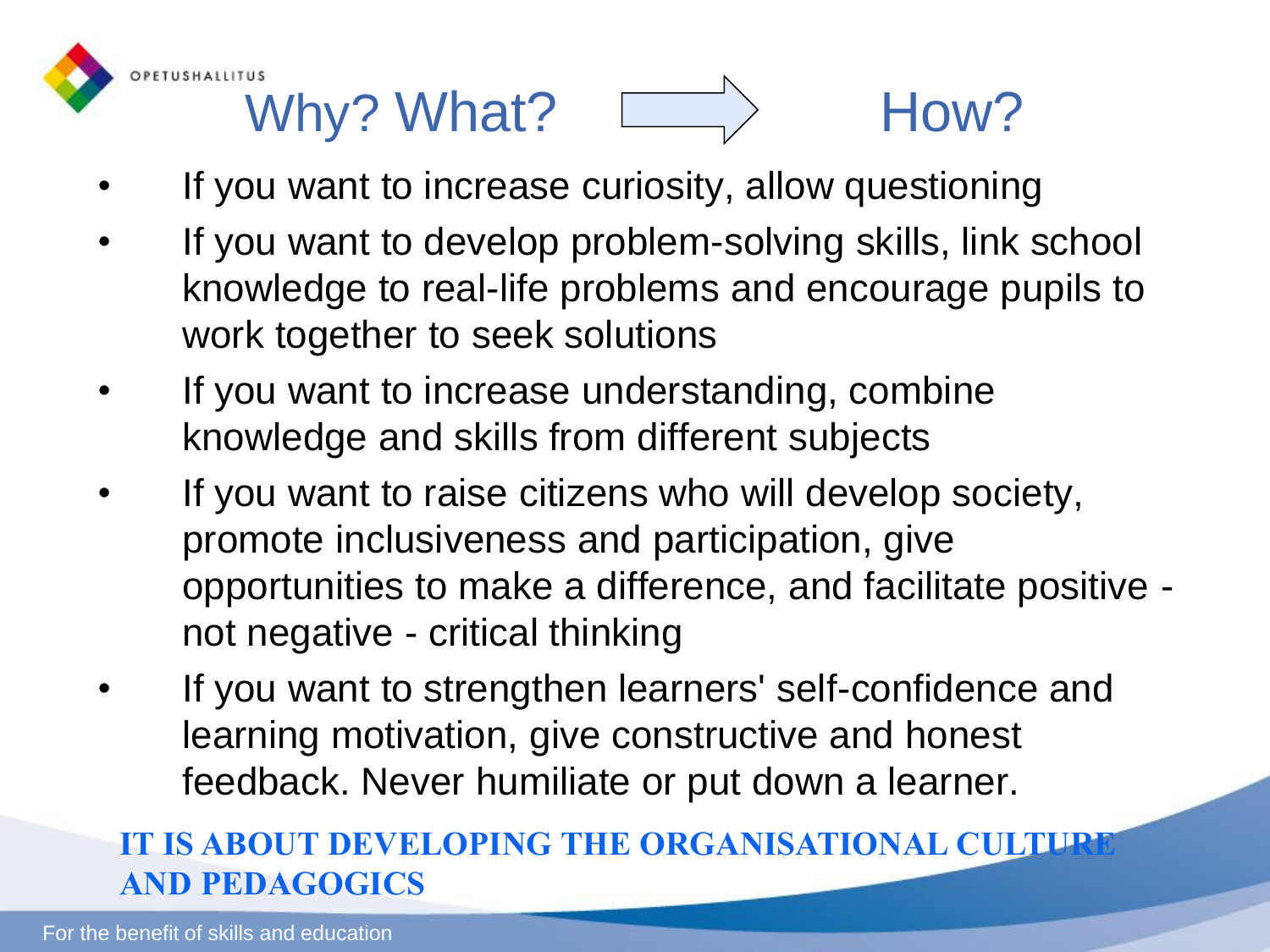

### **Principles of planning the core curriculum**

In outlining the national core curriculum, these perspectives are considered for all dimensions (objectives, content and practices):

- **Building on strengths**
- **Sustainable future as an objective**
- **Equality in all areas of education**
- **Meeting pupils' needs and supporting wellbeing and other prerequisites for learning**
- **Coherence and consistency of basic education, learning continuums**
- **International aspects and global responsibility**
- **Awareness of languages and cultures, regarding them as richness**
- **Technological change, working with knowledge**
- **Challenges for broad-based, multimodal literacy**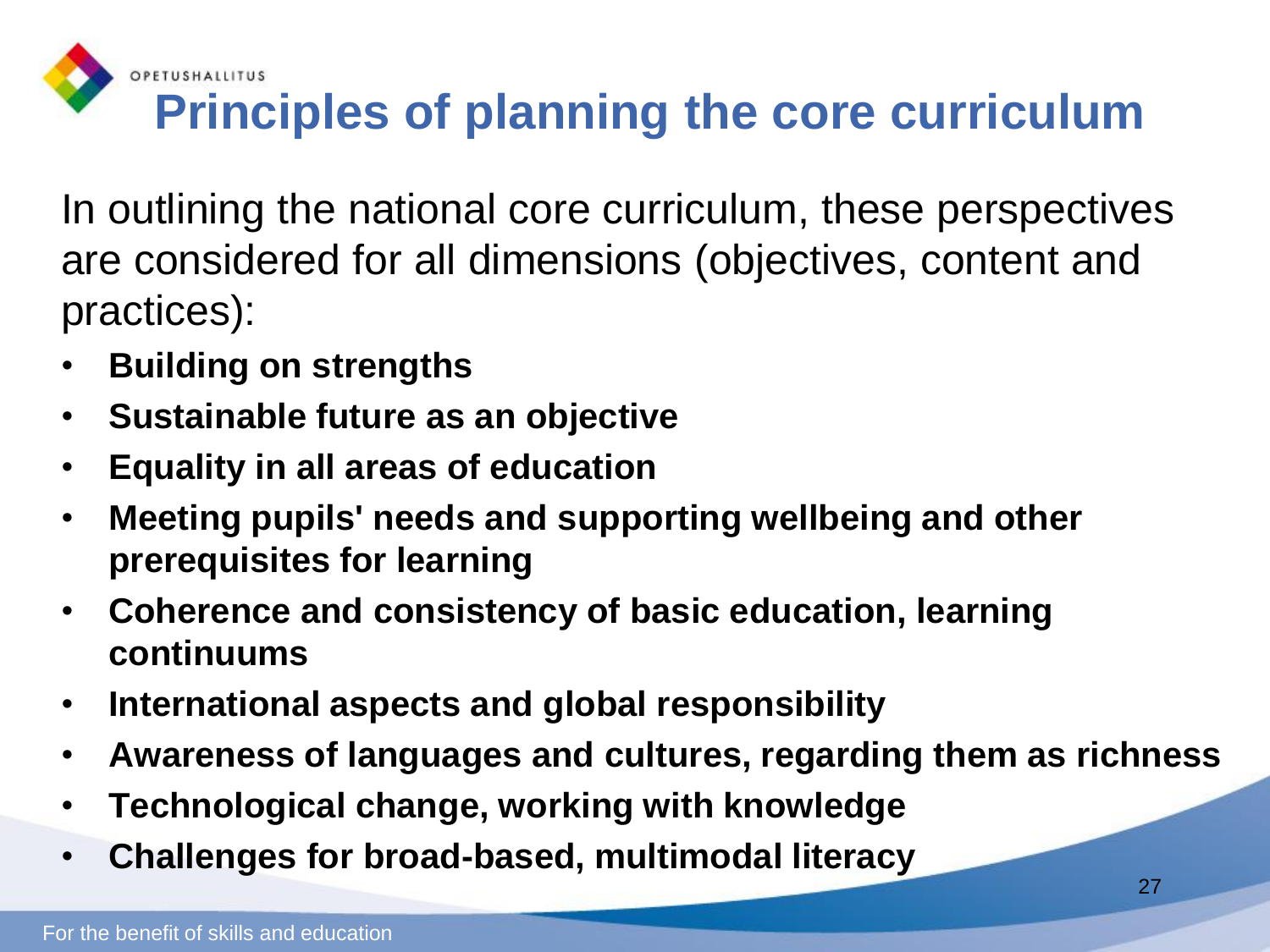



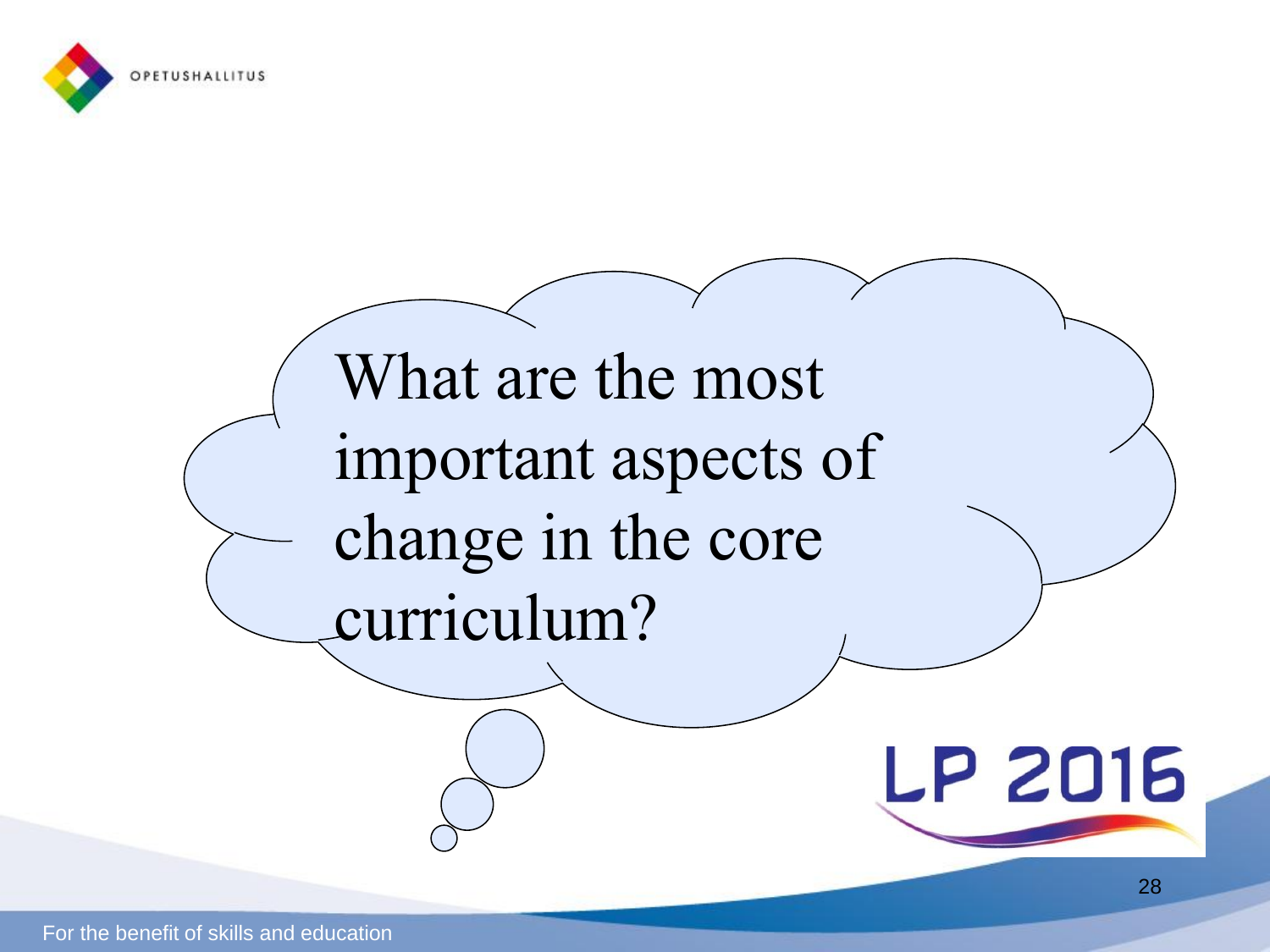## **OPETUSHALLITUS Relationship of education and schools to a changing society**

#### Strengthening the **value basis**

- Uniqueness of every child, and high quality education as the basic right
- Relationship with a changing society
- More detailed description of the **tasks** 
	- Tasks include both teaching and educating (raising up)
	- Taking care of the completion of compulsory education of all students
	- Basic education as a basis of a solid all-round education
	- Solid foundation for all for entering upper secondary education
	- To be considered **in organising school work**:
		- Increasing need for cooperation, role and participation of pupils
		- The educating and guiding influence of all school activities
		- Importance of varied learning environments and, for example, opportunities for remote teaching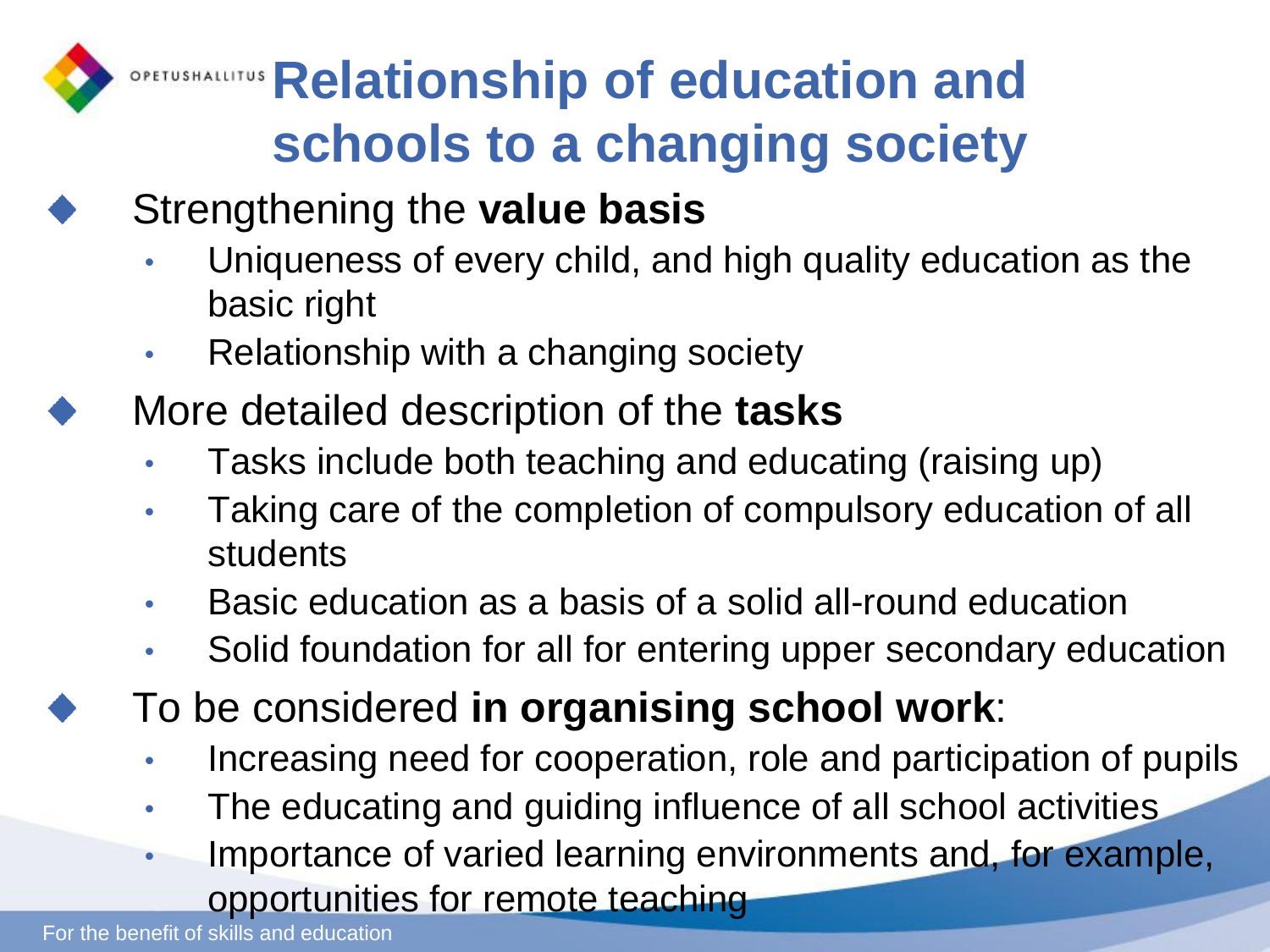

### **Learning and competencies in a changing society**

- **Description of the conception of learning** to take into account the latest research, specifically:
	- In integrating the learning environment, working practices, and teaching, and defining the support for learning and for pupil assessment
	- In defining subject goals and content, where the 'how?' aspect is emphasised
- In strengthening **objectives** and in defining **broadbased competence** across subject groups
	- Objectives of broad-based competence in supporting the efforts to integrate teaching
	- Competence is described as challenges set out for school work and teaching, not directly as learning objectives for pupils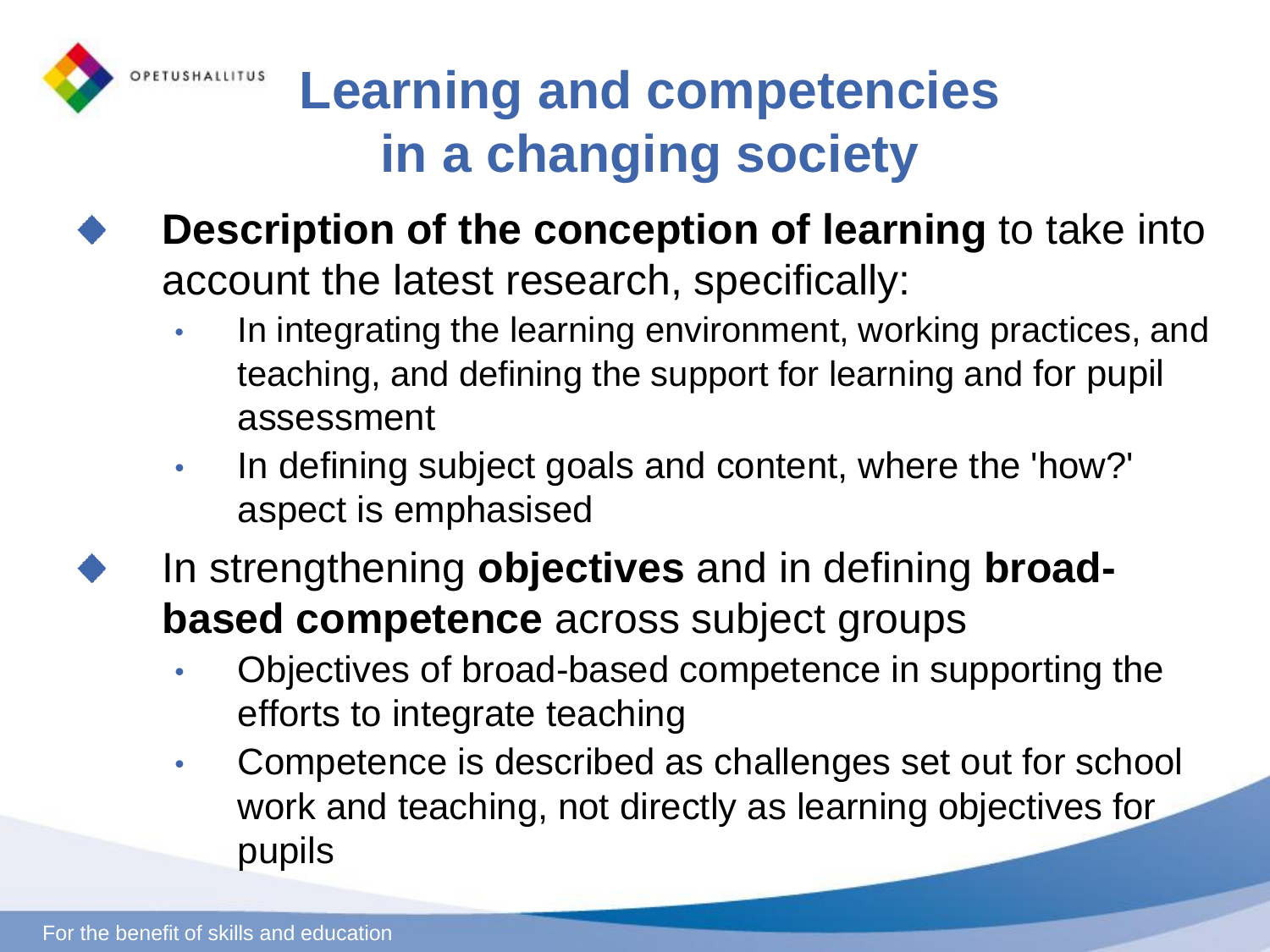

#### **Broad-based competence in the draft core curriculum (1)**

- Broad-based competence refers to the total of knowledge, skills, values, attitudes, capacity and will
- Competence supports the identity formation of pupils and creates an ability to lead a more sustainable life
- Competence development requires cooperation across school subjects and dealing with the questions pupils find meaningful
- Descriptions of competence have been derived from the government decree and defined in relation to the changes in the operating environment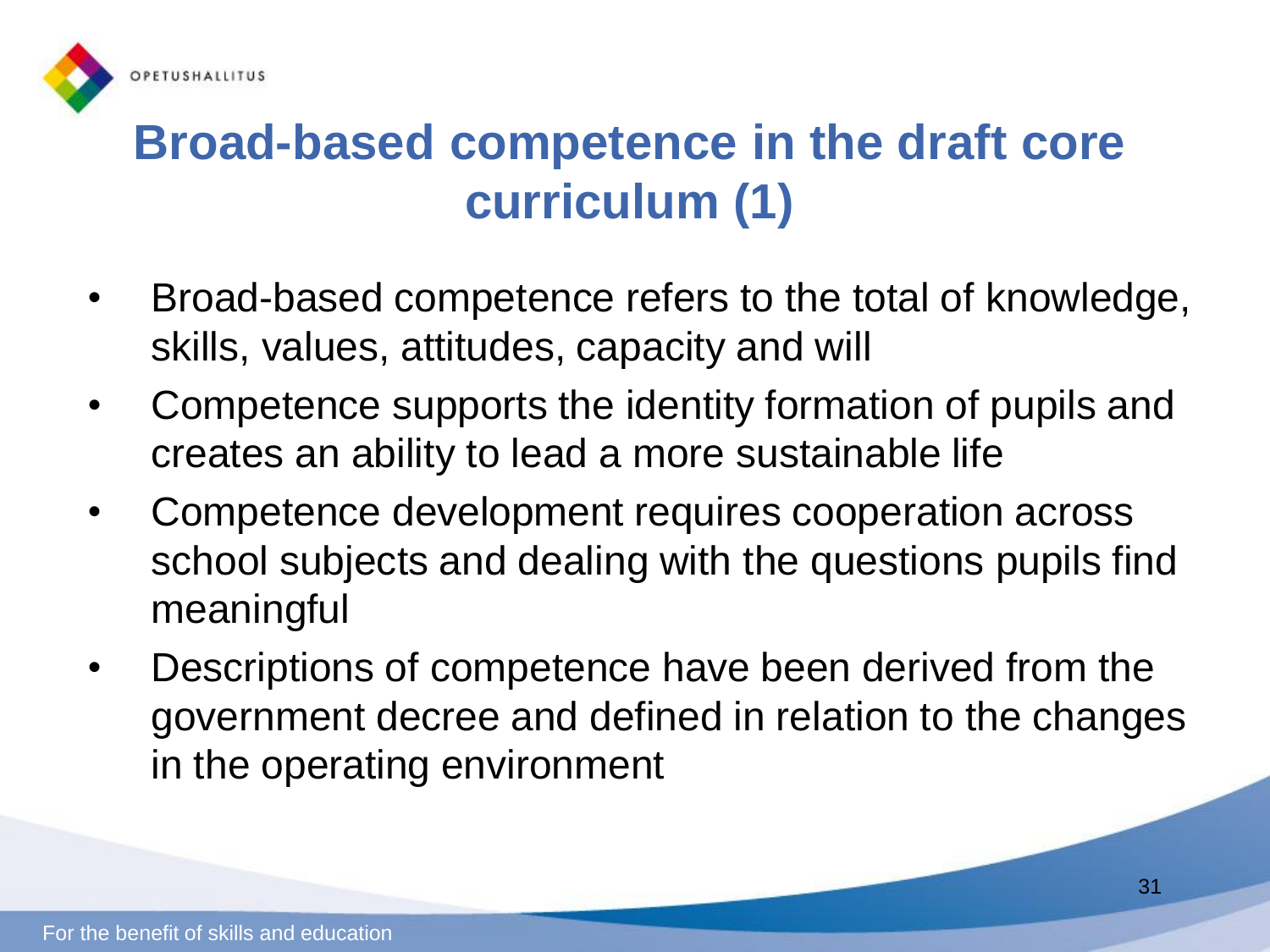

#### **Broad-based competence in the draft core curriculum (2)**

Dimensions of broad-based competence (7)

- Thinking and learning
- Cultural competence, interaction and expression
- Looking after oneself, managing daily activities, safety
- **Multiliteracy**
- ICT competence
- Competence required for working life and entrepreneurship
- Participation, empowerment and responsibility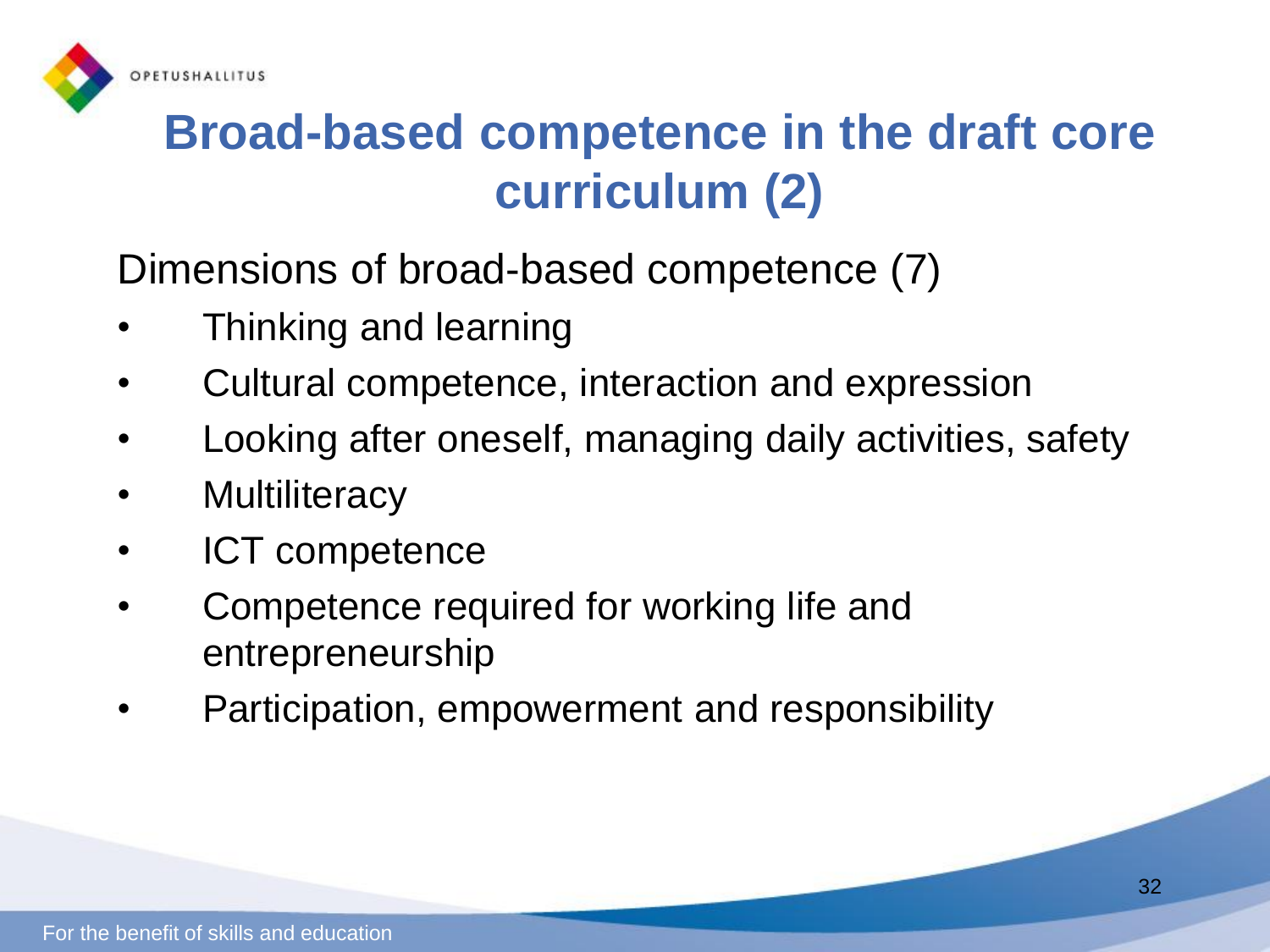

#### **Working approaches in basic education and schools**

- Importance of **pupil assessment** in the learning process is better described
	- From assessment of learning towards assessment for learning, and assessment as learning
	- Importance of positive feedback
	- Defining goals for developing **organisational culture**
		- Goals emphasise the developing nature of organisational culture and its significance for pupils' growth and learning
		- Goals support the implementation of the value basis and tasks, and the development of broad-based competence
		- Goals emphasise coherent basic education and integrated teaching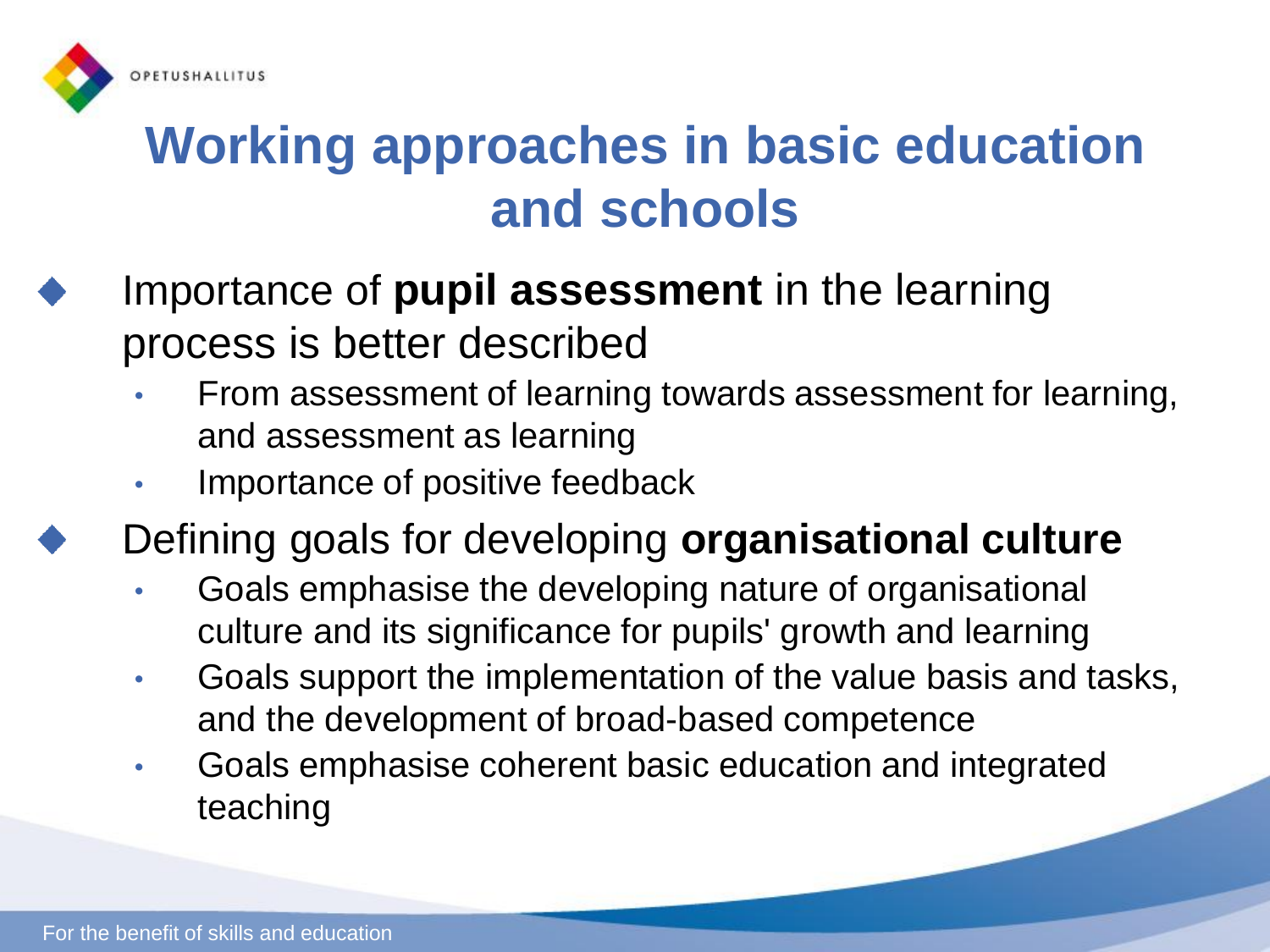

## **Schools as learning organisations**

- Schools are communities that learn themselves while supporting their pupils' growth and encouraging all of their members to learn
	- Strengthening pupils' positive and realistic self image as learners
	- Emphasis of unhurried pace and peace
	- Importance of self-reflection of individuals and the whole school community
	- Learning as the focus of the school's pedagogic leadership
	- Features of learning organisations
		- Varied working approaches
		- Interaction and empowerment
		- Wellbeing and safety in daily life
		- Diverse cultures and awareness of languages
		- Responsibility for the environment and future orientation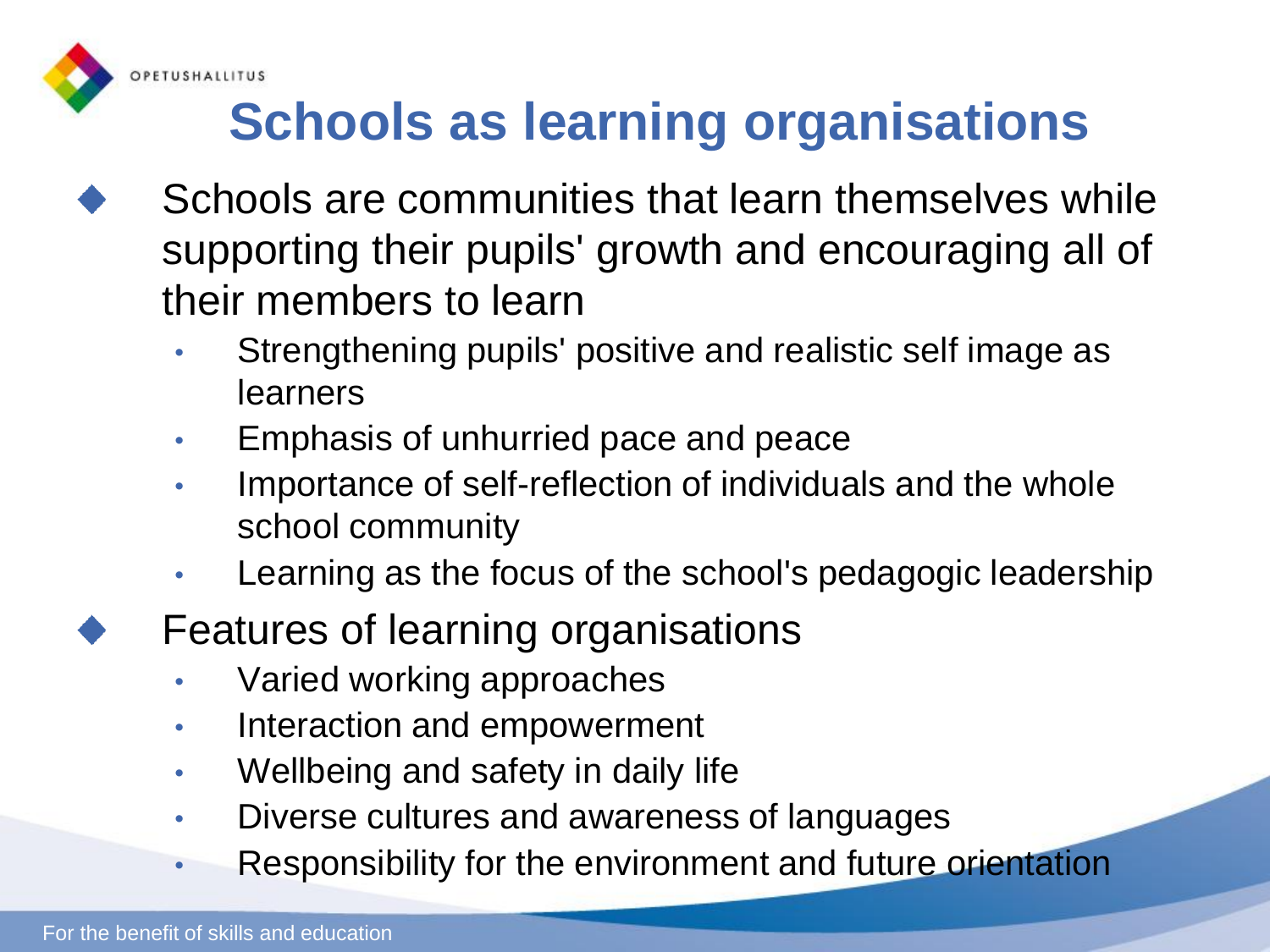#### OPETUSHALLITUS **WHAT DO PUPILS SAY IN THEIR FEEDBACK?**

- Notice that all children are different and that everybody has the right to learn the things they need in life.
- The key skills in the future will be the ability to look after oneself, skills for working life, and empowerment, responsibility and contribution personal relationships and looking after others could be emphasised more.
- It's good if pupils of different ages will learn how to work together; **Learning from other pupils could be highlighted more.**
- Schools could make use of the skills pupils have learned in leisure time and outside school; for example, pupils could teach each other.
- Yea must take different perspectives; it's good that pupils are able to learn with all kinds of people.
- Good atmosphere, encouragement and a variety of tasks in different environments are important at school.
- **Truly listen to us. We want to make a difference in our own lives. It's very** good if pupils can influence tasks they will be doing themselves.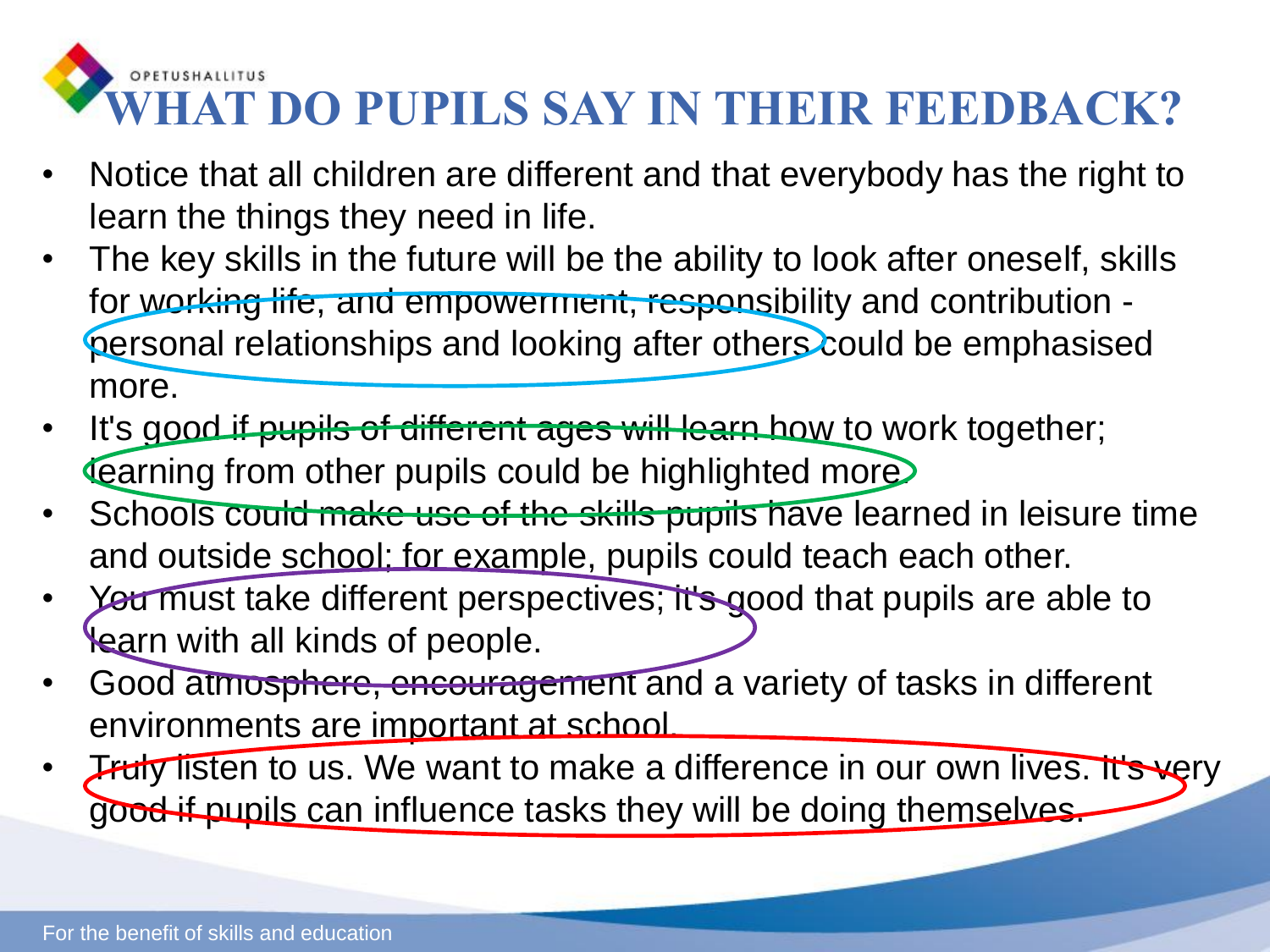

#### **It could be about this…**

**"Help kids know how to make meaning and sense of what they are learning so they can see who they are." Mary Helen Immordino-Yang Ed. D.**